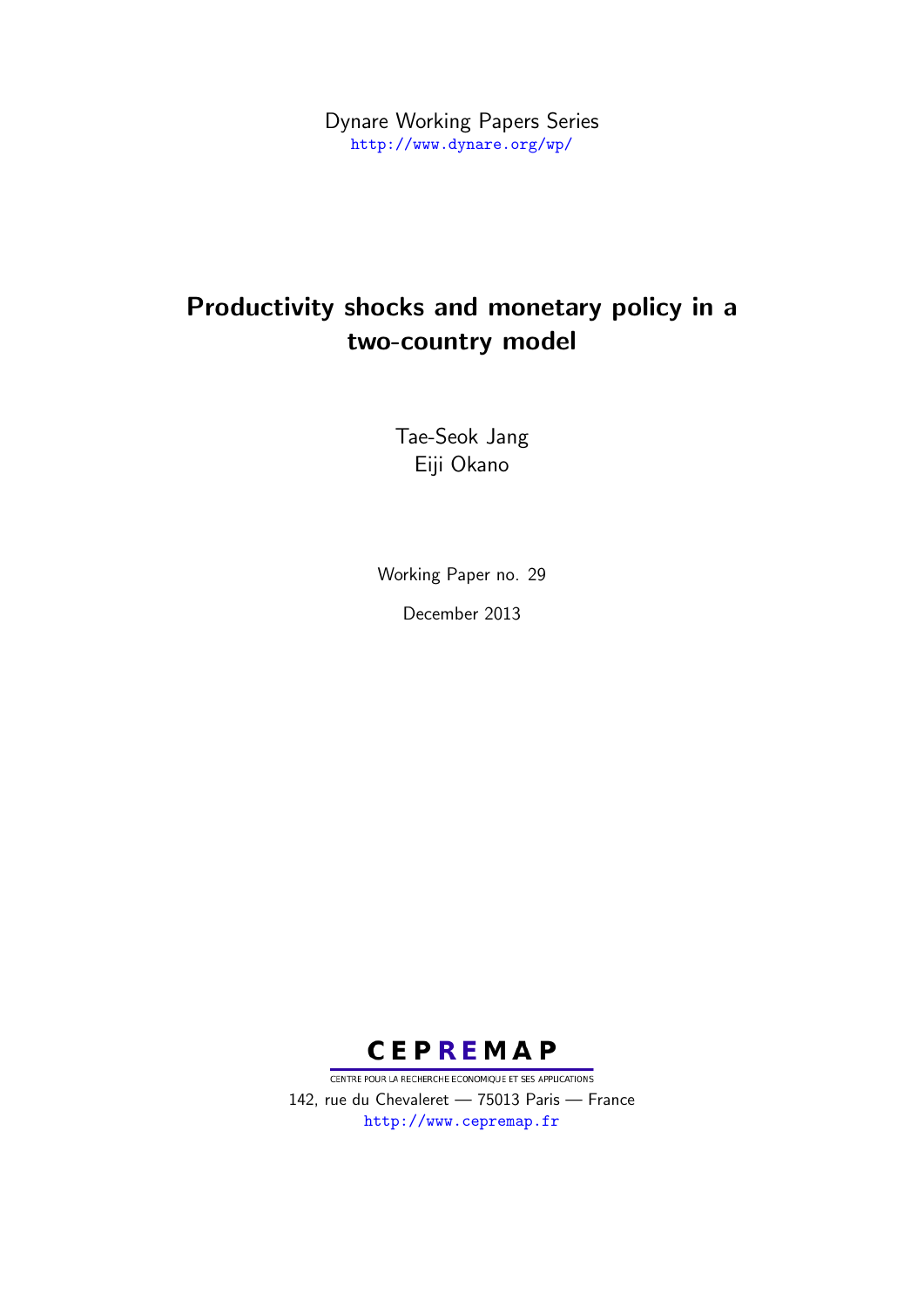# Productivity shocks and monetary policy in a two-country model<sup>\*</sup>

Tae-Seok Jang†and Eiji Okano‡

November 10, 2013

#### Abstract

In this paper, we examine the effects of foreign productivity shocks on monetary policy in a symmetric open economy. Our two-country model incorporates the New Keynesian features of price stickiness and monopolistic competition based on the cost channel of Ravenna and Walsh (2006). In particular, in response to asymmetric productivity shocks, firms in one country achieve a more efficient level of production than those in another economy. Because the terms of trade are directly affected by changes in both economies' output levels, international trade creates a transmission channel for inflation dynamics in which a deflationary spiral in foreign producer prices reduces domestic output. When there is a decline in economic activity, the monetary authority should react to this adverse situation by lowering the key interest rate. The impulse response function from the model shows that a productivity shock can cause a real depreciation of the exchange rate when economies are closely integrated through international trade.

*JEL Classification: E24, E31, J3*

*Keywords: cost channel; New Keynesian model; productivity shocks; terms of trade; two-country model*

<sup>∗</sup>A preliminary version of this paper was presented at the Asia Pacific Econophysics Conference in 2013 at Pohang University of Science and Technology, Korea, and at the 9th Dynare Conference at Shanghai University of Finance and Economics, China.

<sup>†</sup> Incheon National University, 119, Academy-ro, Yeonsu-gu, Incheon, Korea. E-mail: taeseok.jang@gmail.com

<sup>‡</sup>Chiba Keizai University, 3-59-5 Todoroki-cho, Inage-ku, Chiba 263-0021, Japan. E-mail: e.okano@cku.ac.jp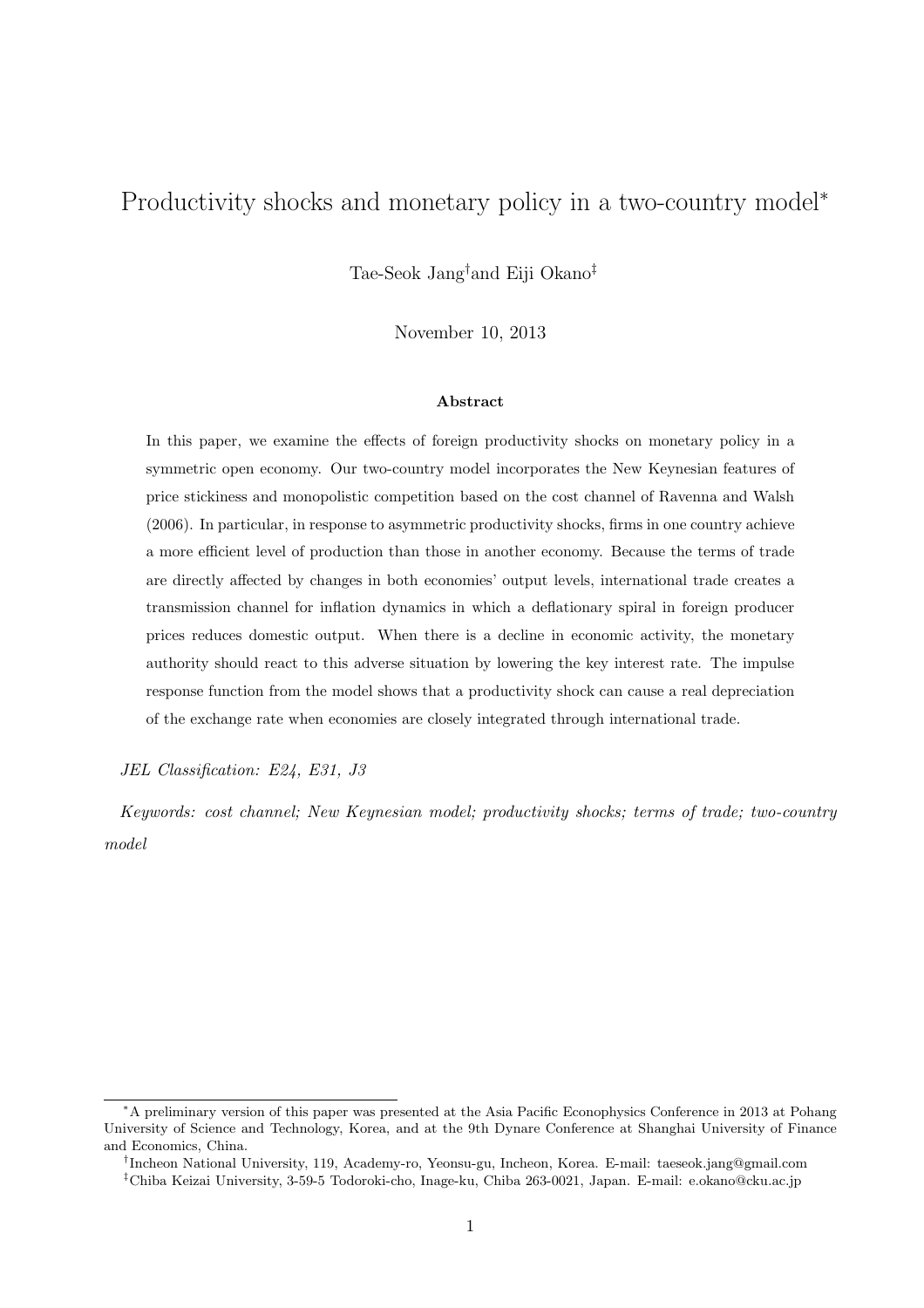## 1 Introduction

Free trade often provides a litmus test for global economic growth and the success of the world economy; see, for example, Baldwin (2003) and Billmeier and Nannicini (2007). Indeed, a well-developed industry can benefit from international trade, especially when the economy is in a sufficiently good position to meet foreign demand.<sup>1</sup> On the other hand, globalization and trade openness can put pressure on local industry by exposing it to a loss of international competitiveness. Thus, small open economies remain fragile and vulnerable to overseas shocks; one country can easily lose its competitive edge against another country that is booming. Hence, policy makers have a vested interest in world economic development.

In this paper, we consider how economic productivity in one country affects another country. Our objective is to understand the shock transmission between the two countries. In real business cycle models, economic agents efficiently allocate consumption and investment in response to productivity shocks. However, in a Keynesian framework, because of nominal rigidities, the ways in which agents adjust to economic changes can distort shock transmission channels in an open economy. To show this, we examine the endogenous dynamic economic relationships between nominal adjustment and procyclical fluctuations in open economies. Our model predicts that monetary policy is strongly affected by changes in foreign output and price levels, especially when economies are integrated through international trade; good news in one country can act much like bad news in another country.

We apply the open-economy framework of Gali and Monacelli (2005) and Okano et al. (2012). In particular, our model incorporates the New Keynesian features of price stickiness and monopolistic competition based on the cost channel of Ravenna and Walsh (2006). The real and financial sectors are linked to incorporate the effects of productivity shocks on market demand. For example, suppose that a productivity shock occurs in a foreign economy; see Fig. [1.](#page-3-0) The positive shock causes marginal cost to fall and the natural level of output to increase. The shift of the aggregate supply curve to the right reduces the price level in the short run. A monetary authority that follows a standard Taylor rule lowers the nominal interest rate. Because of the cost channel, through which firms borrow money from financial intermediaries, a fall in the foreign interest rate increases aggregate demand. However, the shock causes a deterioration in the domestic economy's terms of trade. The domestic economy suffers a contraction in aggregate supply and falls behind the booming foreign economy. Moreover, consumers spend more money on imported goods and less on domestically produced goods. The monetary authority should react to this adverse situation by

<sup>1</sup>Better terms of trade may reflect an economy's improved global position; see Cheptea et al. (2005).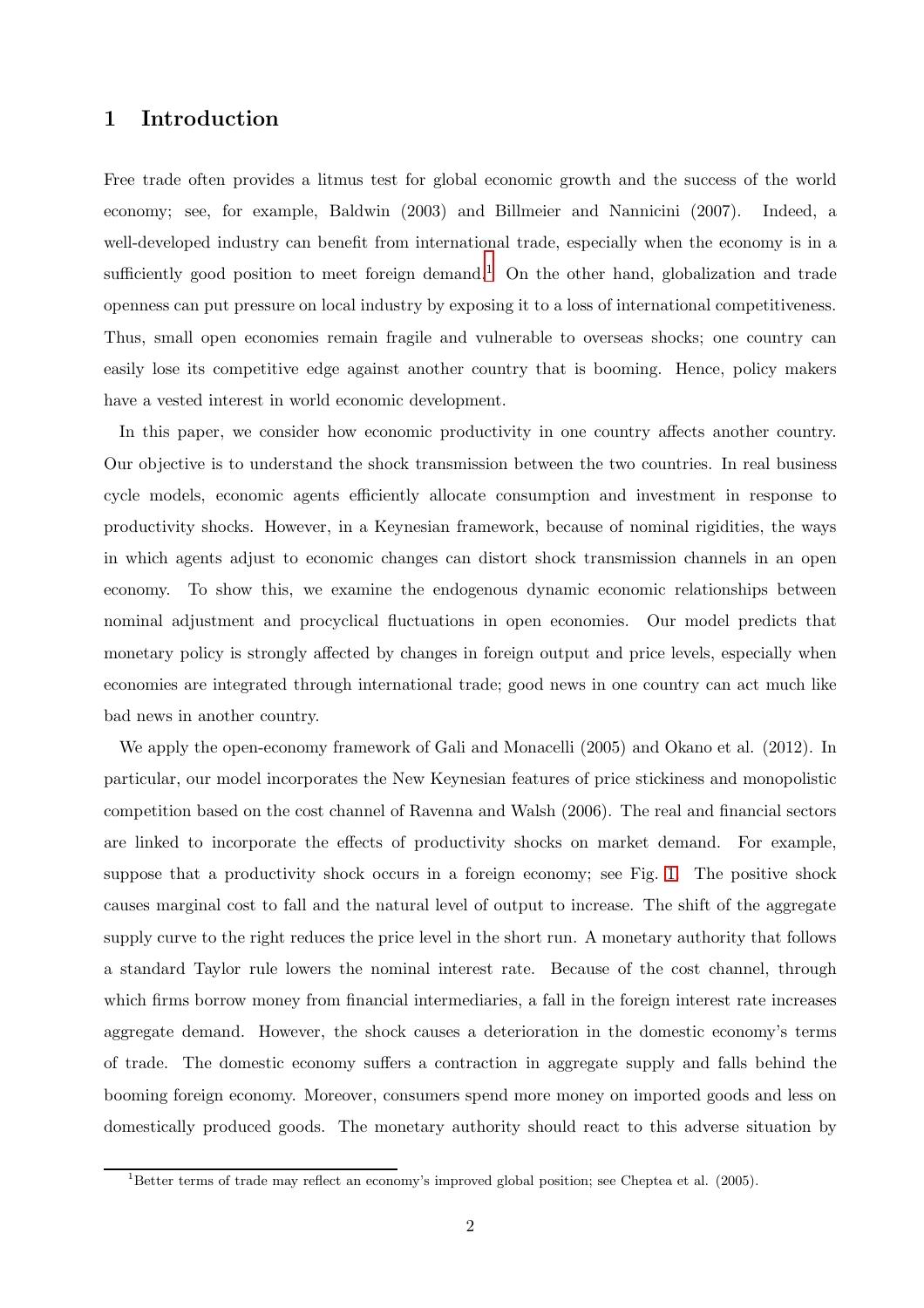lowering the key interest rate.

<span id="page-3-0"></span>

Figure 1: The effects of a foreign productivity shock on the domestic economy

The transmission of shocks between two countries has become an important aspect of openeconomy macroeconomics; see Erceg, Gust, and Salido (2007). Many researchers focus on the time series behavior of key economic variables by estimating structural vector autoregressive models; see Cushman and Zha (1997), Jacobson (1999) and Jacobson *et al.* (2001). Other researchers use a New Keynesian framework to focus on theoretical and empirical aspects of open economies; see Giordani (2004), Gali and Monacelli (2005) and De Paoli (2009). Although there is much research on the shock transmission mechanism between countries, less attention has been paid to endogenous economic dynamics in New Keynesian models. In this respect, we aim to examine the effects of price stickiness and differentiated goods on the adjustment process in two economies.

First, we focus on a symmetric two-country model in which purchasing power parity (PPP) does not necessarily hold. In general, deviations from PPP can be used to enhance the model's ability to capture short-run price movements, and can enable an examination of the effects of trade openness on the exchange rate. Second, it is assumed in the model that households in the two countries can be separated; that is, domestic households are located on the interval (0, 1) and foreign households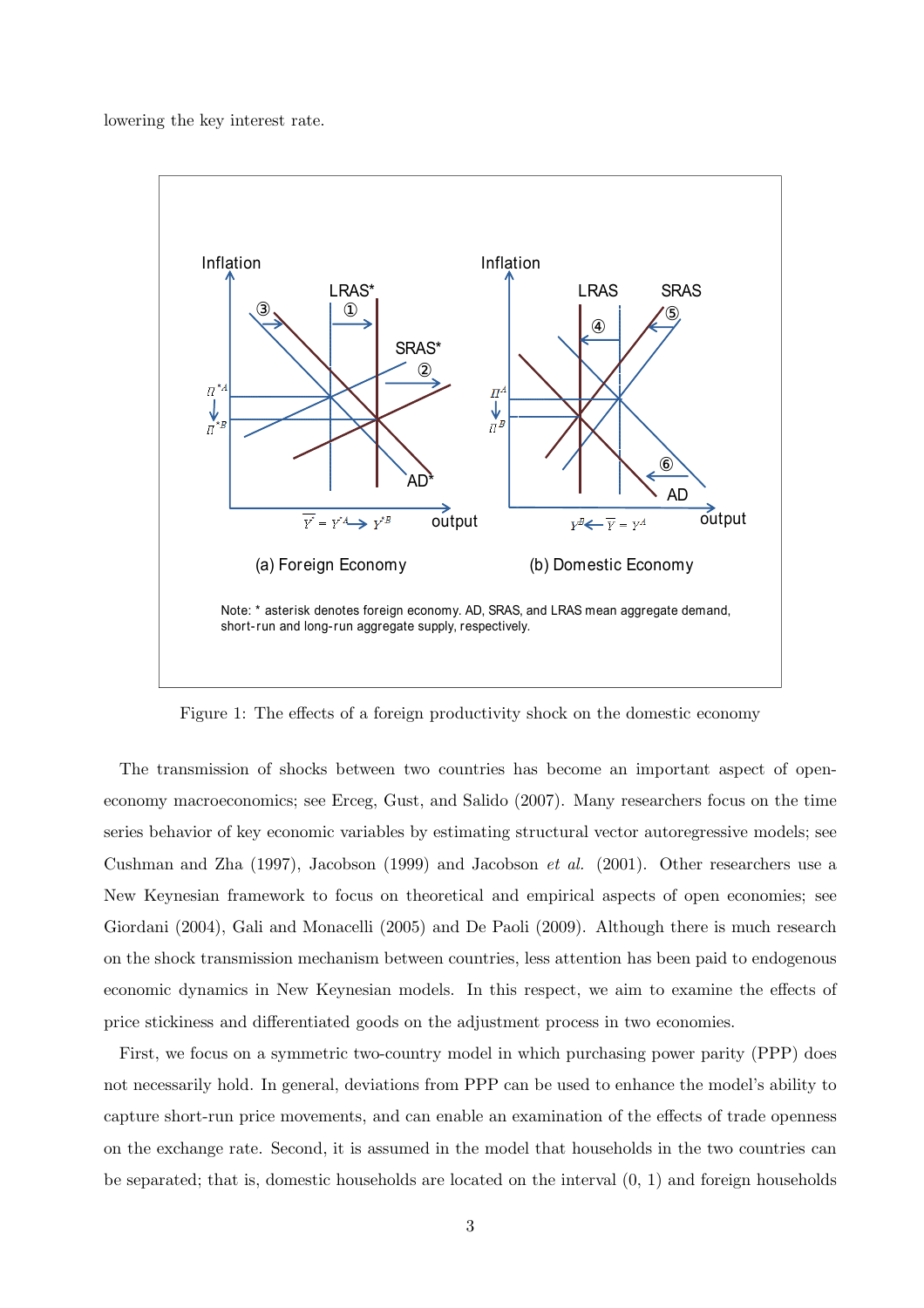are on the interval (1, 2). Thus, although we do not incorporate the ratio of the countries' GDP levels into the model, relative GDP is taken into consideration by consumers when they buy goods. This simplification facilitates the analysis of connectivity between the two economies.

Because of the model's analytical tractability, we can generate impulse response functions to convey the effect of a positive productivity shock. We also vary the degree of home bias in the model, and examine the effect of economic fluctuations on monetary policy. Several key results emerge from our analysis. First, depending on the degree of price stickiness incorporated into the model, the duration of output and inflation responses to foreign productivity shocks is strongly affected by trade openness: that is, the higher the degree of openness, the longer the effects of the shock last. The strength of this correlation depends on the degrees of price stickiness and substitutability between domestic and imported goods. Second, because the terms of trade are directly affected by output levels in both economies, international trade can create a transmission channel for inflation dynamics in which a deflationary spiral in the producer price index (PPI) in one country reduces economic activity in another country. In particular, our model predicts that a foreign productivity shock can cause a real depreciation (appreciation) of the exchange rate when the domestic economy is relatively open (closed) to international trade; appreciation occurs because the domestic price level is hardly affected by changes in the relative competitiveness of the two countries. This means that the monetary authority must react to changes in foreign productivity.

This paper is organized as follows. In Section 2, we explain how demand and supply in the New Keynesian model generates symmetry between the two economies. In Section 3, using calibrated values for the model's parameters, we simulate impulse responses to a productivity shock based on different degrees of openness to trade. Section 4 concludes the paper. Technical details are relegated to the Appendix.

### 2 A model of two symmetric economies

Following Gali and Monacelli (2005), we model a world economy comprising two countries. Each country is populated with a continuum of unit mass; the population in the segment  $h \in [0,1]$  belongs to country H and the population in the segment  $f \in [1,2]$  belongs to country F.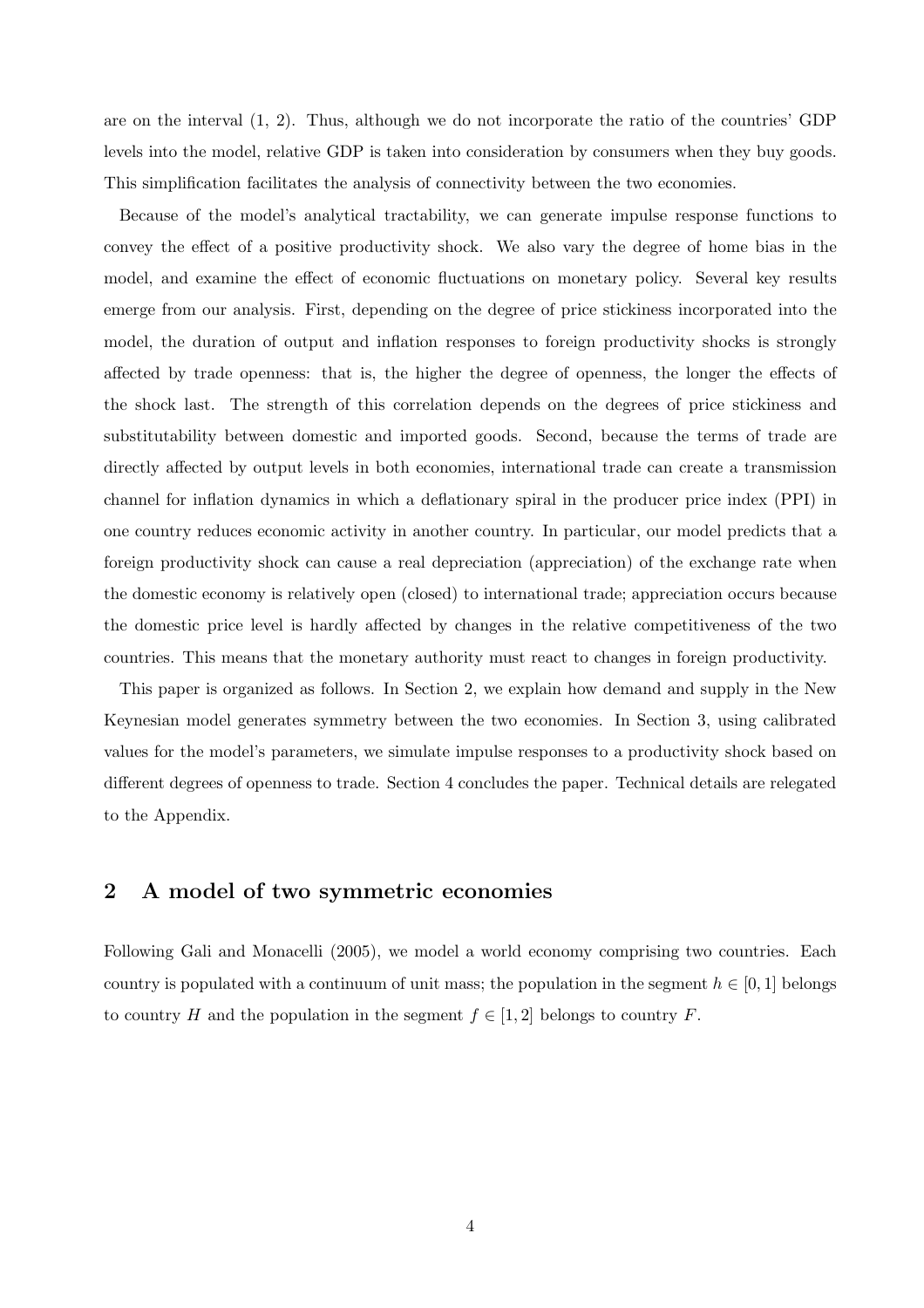#### 2.1 Households

The representative households' preferences in the open economy are given by:

<span id="page-5-0"></span>
$$
\mathcal{U} \equiv \mathcal{E}_0 \left( \sum_{t=0}^{\infty} \beta^t U_t \right) ; \; \mathcal{U}^* \equiv \mathcal{E}_0 \left( \sum_{t=0}^{\infty} \beta^t U_t^* \right), \tag{1}
$$

where  $U_t \equiv \frac{1}{1-\sigma} C_t^{1-\sigma} - \frac{1}{1+\varphi} N_t^{1+\varphi}$  $U_t^* \equiv \frac{1}{1-\sigma} (C_t^*)^{1-\sigma} - \frac{1}{1+\varphi} (N_t^*)^{1+\varphi}$  denote utility levels in period t in countries H and F, respectively.  $E_t$  denotes the expectation conditional on the information set at period t, and  $\beta \in (0, 1)$  is the subjective discount factor.  $C_t$  and  $C_t^*$  denote the consumption index in countries H and F, respectively.  $N_t \equiv \int_0^1 N_t(h) dh$  and  $N_t^* \equiv \int_1^2 N_t^*(f) df$  are hours of labor in countries  $H$  and  $F$ , respectively. Quantities and prices in country  $F$  are denoted by asterisks, and quantities and prices without asterisks are those in country H.

The consumption indices are defined as follows:

$$
C_t \equiv \left[ (1 - \alpha)^{\frac{1}{\eta}} C_{H,t}^{\frac{\eta - 1}{\eta}} + \alpha^{\frac{1}{\eta}} C_{F,t}^{\frac{\eta - 1}{\eta}} \right]^{\frac{\eta}{\eta - 1}}; C_t^* \equiv \left[ (1 - \alpha)^{\frac{1}{\eta}} \left( C_{F,t}^* \right)^{\frac{\eta - 1}{\eta}} + \alpha^{\frac{1}{\eta}} \left( C_{H,t}^* \right)^{\frac{\eta - 1}{\eta}} \right]^{\frac{\eta}{\eta - 1}},
$$
(2)

where  $C_{H,t} \equiv \left[\int_0^1 C_t(h)^{\frac{\varepsilon-1}{\varepsilon}} dh \right]^{\frac{\varepsilon}{\varepsilon-1}}$  is an index of the consumption of goods produced in country H. Similarly,  $C_{F,t} \equiv \left[\int_1^2 C_t (f)^{\frac{\varepsilon-1}{\varepsilon}} df\right]^{\frac{\varepsilon}{\varepsilon-1}}$  is an index of the consumption of goods produced in country  $F. \varepsilon > 1$  is the elasticity of substitution between the differentiated goods produced in each country.  $\alpha \in [0,1]$  is a measure of trade openness.  $\eta > 0$  is the elasticity of substitution between domestic and foreign goods from the viewpoint of the domestic consumer.

The maximization of Eq. [\(1\)](#page-5-0) is subject to a sequence of budget constraints of the following form:

<span id="page-5-1"></span>
$$
\int_{0}^{1} P_{t} \left( h \right) C_{t} \left( h \right) dh + \int_{0}^{1} P_{t} \left( f \right) C_{t} \left( f \right) df + \mathcal{E}_{t} \left( Q_{t,t+1} D_{t+1}^{n} \right) \leq D_{t}^{n} + W_{t} N_{t} + T R_{t};
$$
\n
$$
\int_{1}^{2} P_{t}^{*} \left( h \right) C_{t}^{*} \left( h \right) dh + \int_{1}^{2} P_{t}^{*} \left( f \right) C_{t}^{*} \left( f \right) df + \mathcal{E}_{t} \left( Q_{t,t+1}^{*} D_{t+1}^{n*} \right) \leq D_{t}^{n*} + W_{t}^{*} N_{t}^{*} + T R_{t}^{*},
$$
\n(3)

where  $P_t(h)$  and  $P_t(f)$  are the prices of generic goods produced in country H and country F in terms of country H's currency, respectively.  $D_{t+1}^n$  denotes the nominal payoff in period  $t + 1$  of the portfolio held at the end of period t in terms of country H's currency.  $Q_{t,t+1}$  denotes the stochastic discount factor for the one-period-ahead nominal payoffs relevant to domestic households.  $W_t$  and  $TR<sub>t</sub>$  are the nominal wage and lump-sum transfers (taxes), respectively.

Optimally allocating any given expenditure within each category of goods yields the following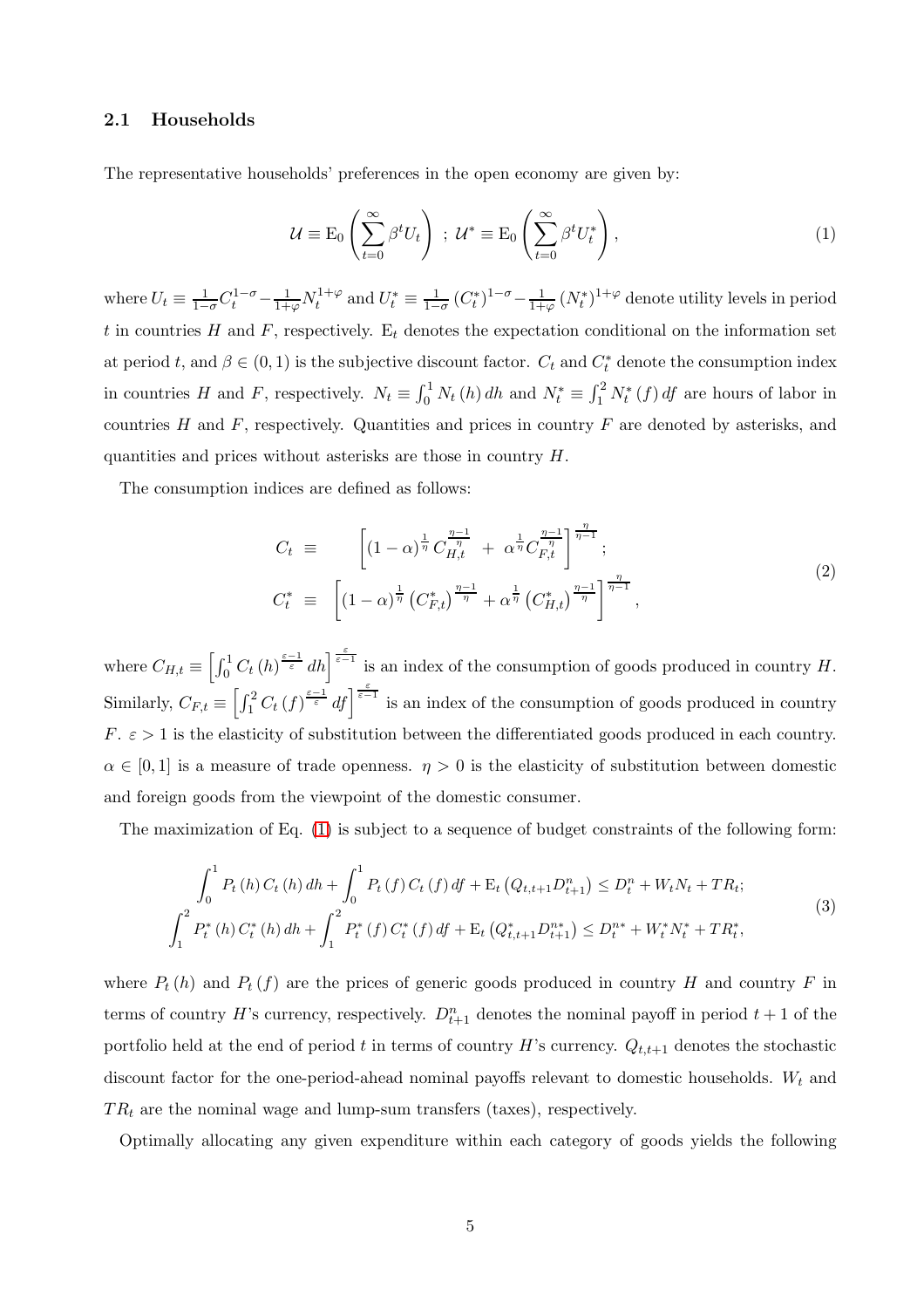demand functions:

<span id="page-6-0"></span>
$$
C_{t}(h) = \left(\frac{P_{t}(h)}{P_{H,t}}\right)^{-\varepsilon} C_{H,t}, \qquad C_{t}(f) = \left(\frac{P_{t}(f)}{P_{F,t}}\right)^{-\varepsilon} C_{F,t};
$$
\n
$$
C_{t}^{*}(h) = \left(\frac{P_{t}^{*}(h)}{P_{H,t}^{*}}\right)^{-\varepsilon} C_{H,t}^{*}, \quad C_{t}^{*}(f) = \left(\frac{P_{t}^{*}(f)}{P_{F,t}^{*}}\right)^{-\varepsilon} C_{F,t}^{*},
$$
\n(4)

where  $P_{H,t} \equiv \left(\int_0^1 P_t(h)^{1-\varepsilon} dh\right)^{\frac{1}{1-\varepsilon}}$  and  $P_{F,t}^* \equiv \left(\int_1^2 P_t(f)^{1-\varepsilon} df\right)^{\frac{1}{1-\varepsilon}}$  denote the PPI. The price indices of imported goods,  $P_{H,t}^*$  and  $P_{F,t}$ , are defined analogously to  $P_{H,t}$  and  $P_{F,t}^*$ .

The optimal allocations of expenditures between domestic and imported goods are:

<span id="page-6-1"></span>
$$
C_{H,t} = (1 - \alpha) \left(\frac{P_{H,t}}{P_t}\right)^{-\eta} C_t , C_{F,t} = \alpha \left(\frac{P_{F,t}}{P_t}\right)^{-\eta} C_t; C_{H,t}^* = \alpha \left(\frac{P_{H,t}^*}{P_t^*}\right)^{-\eta} C_t^* , C_{F,t}^* = (1 - \alpha) \left(\frac{P_{F,t}^*}{P_t^*}\right)^{-\eta} C_t^*.
$$
 (5)

Note that the consumer price indices (CPIs) are given by:

<span id="page-6-4"></span>
$$
P_t \equiv \left[ (1 - \alpha) P_{H,t}^{1 - \eta} + \alpha P_{F,t}^{1 - \eta} \right]^{\frac{1}{1 - \eta}}; \tag{6}
$$

$$
P_t^* \equiv \left[ (1 - \alpha)^* \left( P_{F,t}^* \right)^{1 - \eta} + (1 - (1 - \alpha)^*) \left( P_{H,t}^* \right)^{1 - \eta} \right]^{\frac{1}{1 - \eta}}. \tag{7}
$$

Eq. [\(4\)](#page-6-0) implies that total amount of expenditure in country H is the sum of  $\int_0^1 P_t(h) C_t(h) dh =$  $P_{H,t}C_{H,t}$  and  $\int_0^1 P_t(f) C_t(f) df = P_{F,t}C_{F,t}$ . Similarly, total expenditure in country F is the sum of  $\int_1^2 P_t^*(h) C_t^*(h) dh = P_{H,t}^* C_{H,t}^*$  and  $\int_1^2 P_t^*(f) C_t^*(f) df = P_{F,t}^* C_{F,t}^*$ . Then, from Eq. [\(5\)](#page-6-1), the following relations hold:  $P_{H,t}C_{H,t} + P_{F,t}C_{F,t} = P_tC_t$  and  $P_{H,t}^*C_{H,t}^* + P_{F,t}^*C_{F,t}^* = P_t^*F_t^*$ . These expressions can be used to rewrite Eq. [\(3\)](#page-5-1) as:

<span id="page-6-2"></span>
$$
P_t C_t + \mathcal{E}_t \left( Q_{t,t+1} D_{t+1}^n \right) \leq D_t^n + W_t N_t + T R_t; \tag{8}
$$

$$
P_t^* C_t^* + \mathcal{E}_t \left( Q_{t,t+1}^* D_{t+1}^{n*} \right) \leq D_t^{*n} + W_t^* N_t^* + T R_t^*.
$$
 (9)

Representative households maximize Eq. [\(1\)](#page-5-0) subject to Eq. [\(9\)](#page-6-2). The intertemporal optimality conditions are given by:

<span id="page-6-3"></span>
$$
\beta E_t \left( \frac{C_{t+1}^{-\sigma} P_t}{C_t^{-\sigma} P_{t+1}} \right) = \frac{1}{R_t};
$$
  

$$
\beta E_t \left( \frac{(C_{t+1}^*)^{-\sigma} P_t^*}{(C_t^*)^{-\sigma} P_{t+1}^*} \right) = \frac{1}{R_t^*},
$$
 (10)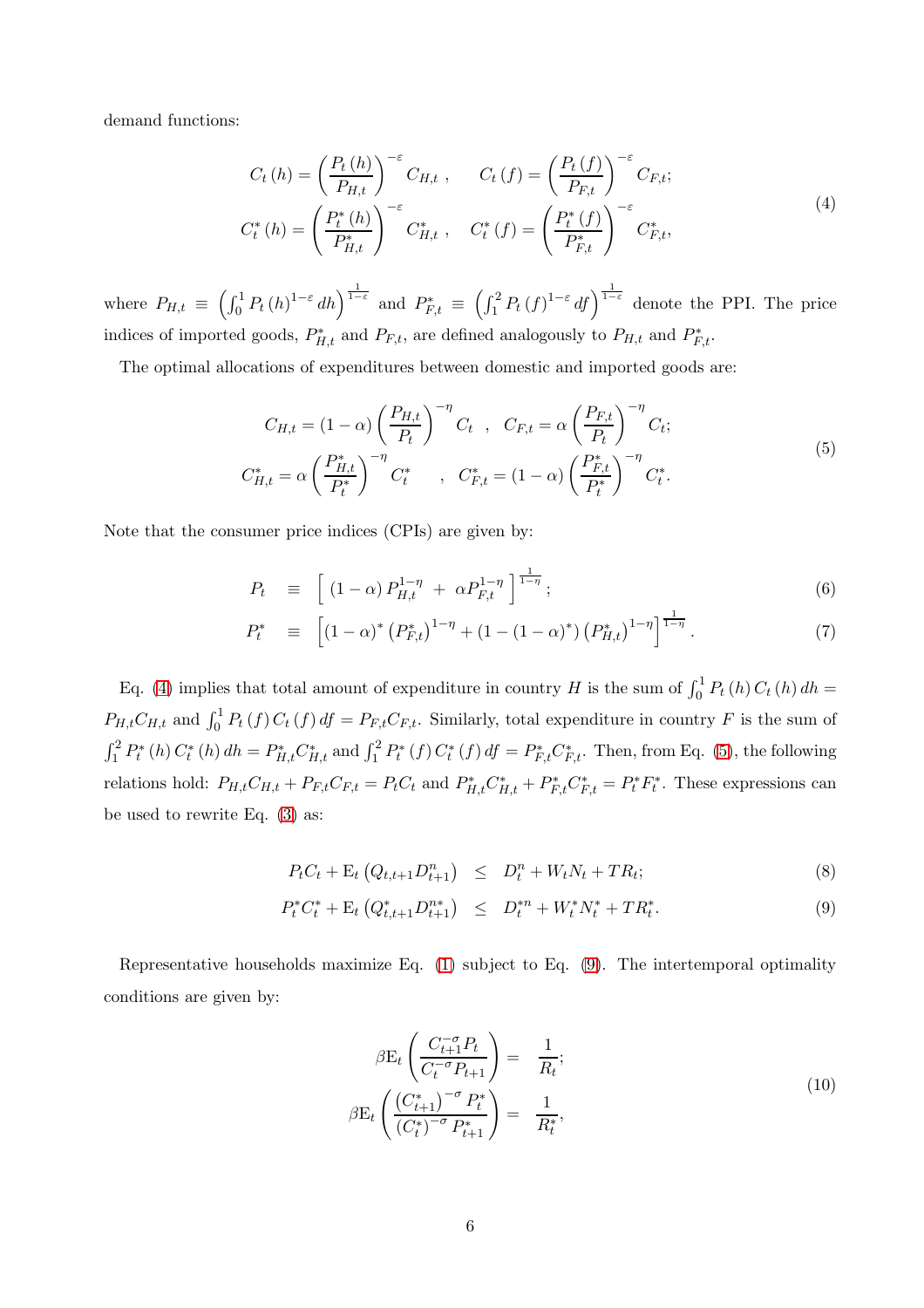where  $R_t \equiv 1 + r_t$  and  $R_t^* \equiv 1 + r_t^*$  denote the gross nominal interest rates that satisfy  $\frac{1}{R_t} = E_t (Q_{t,t+1})$ and  $\frac{1}{R_t^*} = \mathbb{E}_t(Q_{t,t+1}^*)$ , respectively, where  $r_t$  and  $r_t^*$  are the real interest rates for countries H and  $F$ , respectively. The intratemporal optimality conditions are then given by:

<span id="page-7-2"></span>
$$
C_t^{\sigma} N_t^{\varphi} = \frac{W_t}{P_t} \; ; \; (C_t^*)^{\sigma} (N_t^*)^{\varphi} = \frac{W_t^*}{P_t^*}.
$$
 (11)

For future reference, note the following log-linearized version of Eq. [\(10\)](#page-6-3):

<span id="page-7-1"></span>
$$
c_{t} = \mathbf{E}_{t} (c_{t+1}) - \frac{1}{\sigma} \{\hat{r}_{t} - \mathbf{E}_{t} (\pi_{t+1})\};
$$
  
\n
$$
c_{t}^{*} = \mathbf{E}_{t} (c_{t+1}^{*}) - \frac{1}{\sigma} \{\hat{r}_{t}^{*} - \mathbf{E}_{t} (\pi_{t+1}^{*})\},
$$
\n(12)

where lowercase letters denote the percentage deviation from the steady state of variables denoted by the corresponding uppercase letters.<sup>2</sup> Thus, the real interest rate is  $\hat{r}_t \equiv \frac{dR_t}{R}$ . Hence, CPI inflation is  $\pi_t \equiv p_t - p_{t-1}$ .

To determine the link between CPI inflation and PPI inflation, we consider the price of goods produced in country  $F$  in terms of the price of goods produced in country  $H$ . Note that the terms of trade can be expressed as  $S_t \equiv \frac{P_{F,t}}{P_{H,t}}$  $\frac{P_{F,t}}{P_{H,t}}$ . Log-linearizing Eq. [\(7\)](#page-6-4) yields:

<span id="page-7-0"></span>
$$
\pi_t = \pi_{H,t} + \alpha \left( s_t - s_{t-1} \right) \; ; \; \pi_t^* = \pi_{F,t}^* - \alpha \left( s_t - s_{t-1} \right), \tag{13}
$$

where  $\pi_{H,t} \equiv p_{H,t} - p_{H,t-1}$  and  $\pi_{F,t}^* \equiv p_{F,t}^* - p_{F,t-1}^*$  denote PPI inflation in countries H and F, respectively. Eq. [\(13\)](#page-7-0) shows that CPI inflation depends on PPI inflation and changes in the terms of trade.

In the context of our open-economy model, we assume complete financial markets at both domestic and international levels. The equilibrium price of a risk-free bond denominated in country  $H$ 's currency is given by  $E_t(Q_{t,t+1}^*)\mathcal{E}_t = E_t(Q_{t,t+1}\mathcal{E}_{t+1}),$  where  $\mathcal{E}_t$  denotes the price of country F's currency in terms of country  $H$ 's currency; that is, the nominal exchange rate. Hence, we obtain the following version of the uncovered interest rate parity (UIP) condition:

$$
\frac{R_t}{R_t^*} = \mathrm{E}_t \left( \frac{\mathcal{E}_{t+1}}{\mathcal{E}_t} \right).
$$

This expression shows that the difference in the nominal interest rates on risk-free bonds of countries  $H$  and  $F$  is equal to expected changes in the nominal exchange rate. The UIP condition can be

<sup>&</sup>lt;sup>2</sup>For example,  $v_t \equiv \ln\left(\frac{V_t}{V}\right)$ , for some arbitrary variable  $V_t$ . Unless stated otherwise, V denotes the steady-state value of  $V_t$ .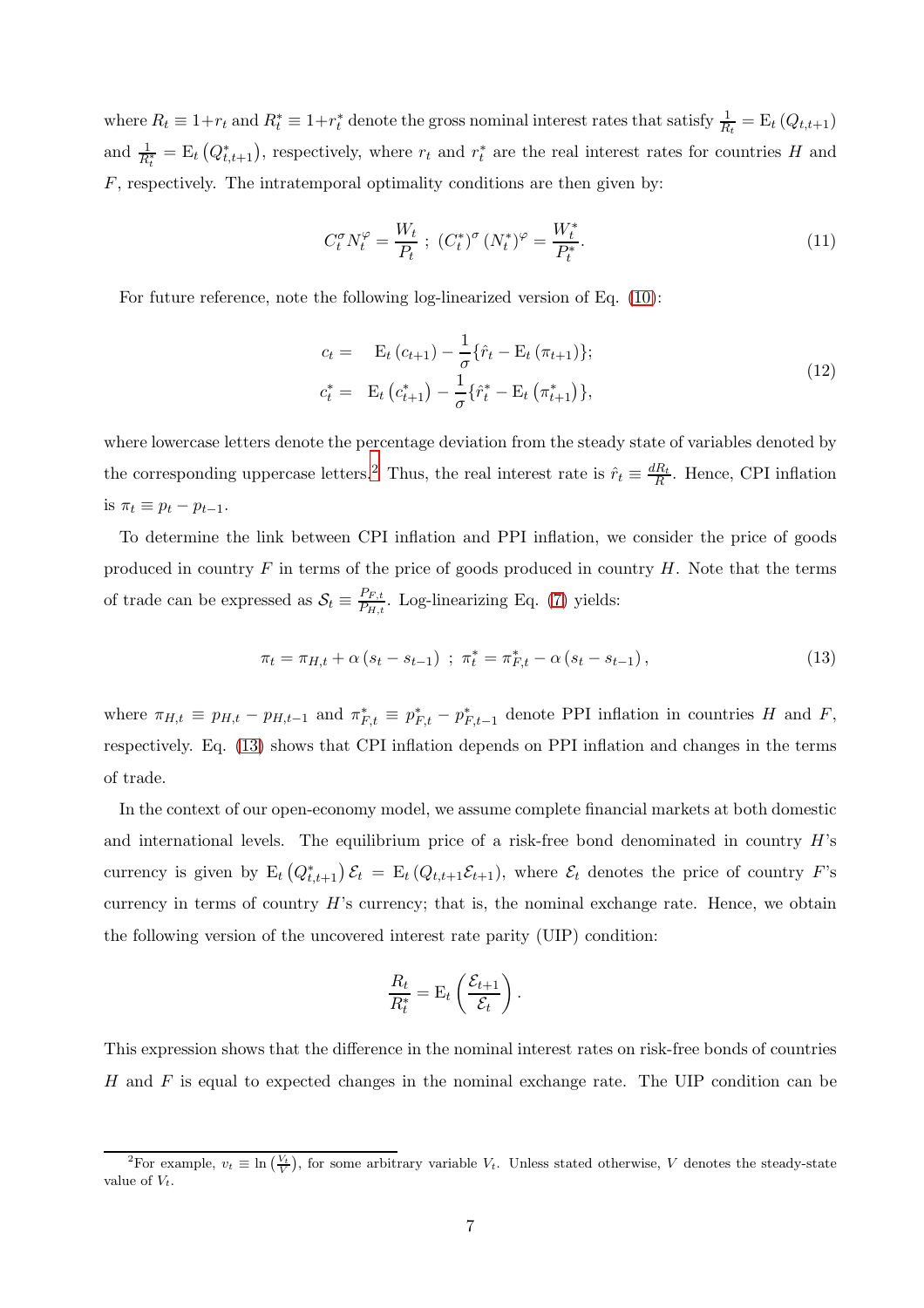log-linearized as follows:

$$
\hat{r}_t - \hat{r}_t^* = \mathbf{E}_t (e_{t+1}) - e_t,
$$

for which we have used  $e_t \equiv \ln \mathcal{E}_t$ .

Combining the first and second equalities in Eq.  $(10)$ , under the assumption of complete securities markets, yields the following international risk-sharing condition:

<span id="page-8-1"></span>
$$
C_t = \vartheta C_t^* \mathcal{Q}_t^{\frac{1}{\sigma}},\tag{14}
$$

where  $Q_t \equiv \frac{\mathcal{E}_t P_t^*}{P_t}$  denotes the real exchange rate. The risk-sharing condition includes a constant  $(\vartheta)$ that depends on initial conditions.

Note that we assume that the law of one price holds for individual goods at all times, both for import and export prices, which implies that  $P_t(f) = \mathcal{E}_t P_t^*(f)$  and  $P_t(h) = \mathcal{E}_t P_t^*(h)$ . Substituting these conditions into the price indices for the two countries yields  $P_{F,t} = \mathcal{E}_t P_{F,t}^*$  and  $P_{H,t} = \mathcal{E}_t P_{H,t}^*$ . However, PPP only holds for intermediate degrees of trade openness; that is,  $P_t \neq \mathcal{E}_t P_t^*$ . Loglinearizing the real exchange rate yields:

<span id="page-8-0"></span>
$$
q_t = (1 - 2\alpha) s_t,\tag{15}
$$

with  $q_t \equiv \ln \mathcal{Q}_t$  and  $s_t \equiv \ln \mathcal{S}_t$ . Eq. [\(15\)](#page-8-0) shows that  $q_t = 0$  applies only if  $\alpha = \frac{1}{2}$  $\frac{1}{2}$ ; that is, PPP applies only if half of the goods on which the CPI is based are domestic goods. Generally, PPP applies in a simple symmetric two-country setting. Although our model, like other two-country models, is symmetric, the marginal utility of consumption is the same in both countries only if half of the goods consumed are produced domestically.

Substituting Eq. [\(15\)](#page-8-0) into the log-linearized Eq. [\(14\)](#page-8-1) yields:

<span id="page-8-2"></span>
$$
c_t = c_t^* + \frac{1 - 2\alpha}{\sigma} s_t,\tag{16}
$$

where  $c_t = c_t^*$  only if the marginal utility of consumption is the same in both countries; that is,  $\alpha = \frac{1}{2}$ . However, if  $\alpha \neq \frac{1}{2}$ , the marginal utility of consumption differs between countries and PPP does not apply. The incorporation of deviations from PPP constitutes a major difference between our model and other symmetric two-country models.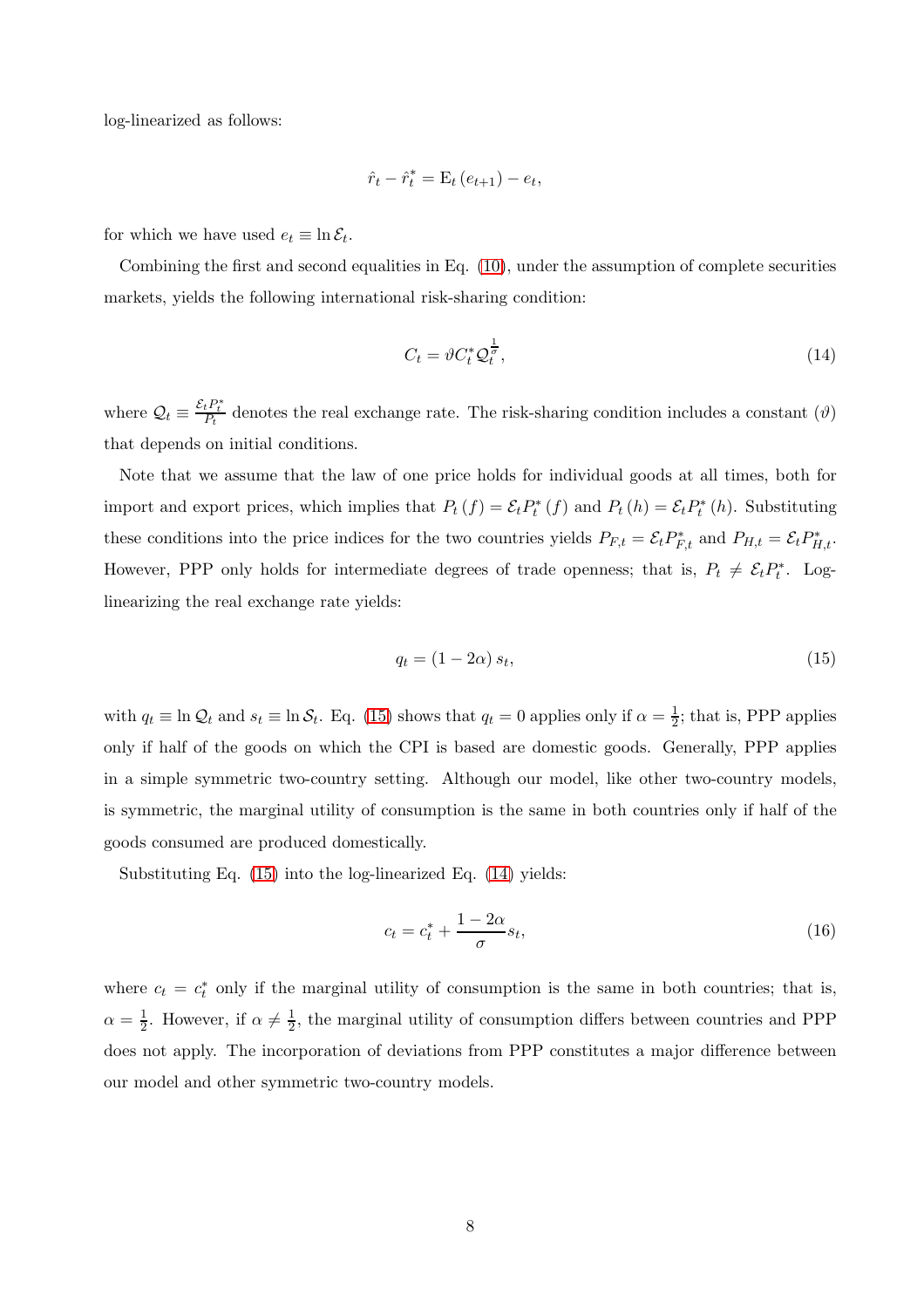#### 2.2 Firms

A typical firm in each country produces a differentiated good according to the following production function incorporating linear technology:

$$
Y_t(h) = A_t N_t(h)
$$
 ;  $Y_t^*(f) = A_t^* N_t^*(f)$ ,

where  $Y_t(h)$  and  $Y_t^*(f)$  denote the output of a generic good in countries H and F, respectively.  $A_t$ and  $A_t^*$  represent the productivity levels in countries H and F, respectively;  $N_t$  and  $N_t^*$  denote the levels of labor input used to produce output for both countries.

Analogous to the consumption indices, the constant elasticity of substitution production functions for both economies are defined as  $Y_t \equiv \left[\int_0^1 Y_t(h)^{\frac{\varepsilon-1}{\varepsilon}} dh\right]^{\frac{\varepsilon}{\varepsilon-1}}$  and  $Y_t^* \equiv \left[\int_1^2 Y_t^*(f)^{\frac{\varepsilon-1}{\varepsilon}} df\right]^{\frac{\varepsilon}{\varepsilon-1}}$ . Combining these expressions with the PPIs yields:

<span id="page-9-0"></span>
$$
Y_{t}(h) = \left(\frac{P_{t}(h)}{P_{H,t}}\right)^{-\varepsilon} Y_{t} ; Y_{t}^{*}(f) = \left(\frac{P_{t}^{*}(f)}{P_{F,t}^{*}}\right)^{-\varepsilon} Y_{t}^{*}.
$$
 (17)

Eq.  $(17)$  shows that firms are subject to the market demand for good h. Given that, in a currency union, the demand function is based on the production technology, we can relate aggregate employment to the production function as follows:

<span id="page-9-1"></span>
$$
N_t = \frac{Y_t D_t}{A_t} \; ; \; N_t^* = \frac{Y_t D_t^*}{A_t^*}, \tag{18}
$$

where  $D_t \equiv \int_0^1 \left(\frac{P_t(h)}{P_{H,t}}\right)^{-\varepsilon} dh$  and  $D_t^* \equiv \int_1^2 \left(\frac{P_t^*(f)}{P_{F,t}^*}\right)$  $\left(\frac{P_t^*(f)}{P_{F,t}^*}\right)^{-\varepsilon} df$  denote the levels of price dispersion in countries  $H$  and  $F$ , respectively. As shown by Gali and Monacelli (2005), there are second-order equilibrium variations in  $d_t$  and  $d_t^*$  around the deterministic steady state. Hence, the log-linearized version of Eq. [\(18\)](#page-9-1) is given by:

<span id="page-9-2"></span>
$$
y_t = a_t + n_t \; ; \; y_t^* = a_t^* + n_t^*.
$$

When a monopolistic firm produces differentiated goods, markets can be considered imperfectly competitive. In this case, each firm sets the prices  $P_t(h)$ ,  $P_t(f)$  and  $P_t^*(f)$  taking as given  $P_t$ ,  $P_{H,t}, P_{F,t}$  and  $C_t$ . In addition, following Calvo–Yun, we assume that firms set prices in a staggered fashion, so that each seller can change its price with a given probability of  $1-\theta$ . Thus, an individual firm's probability of re-optimizing in any given period is independent of the time elapsed since it last reset its price. When a new price is set in period  $t$ , the firm seeks to maximize the expected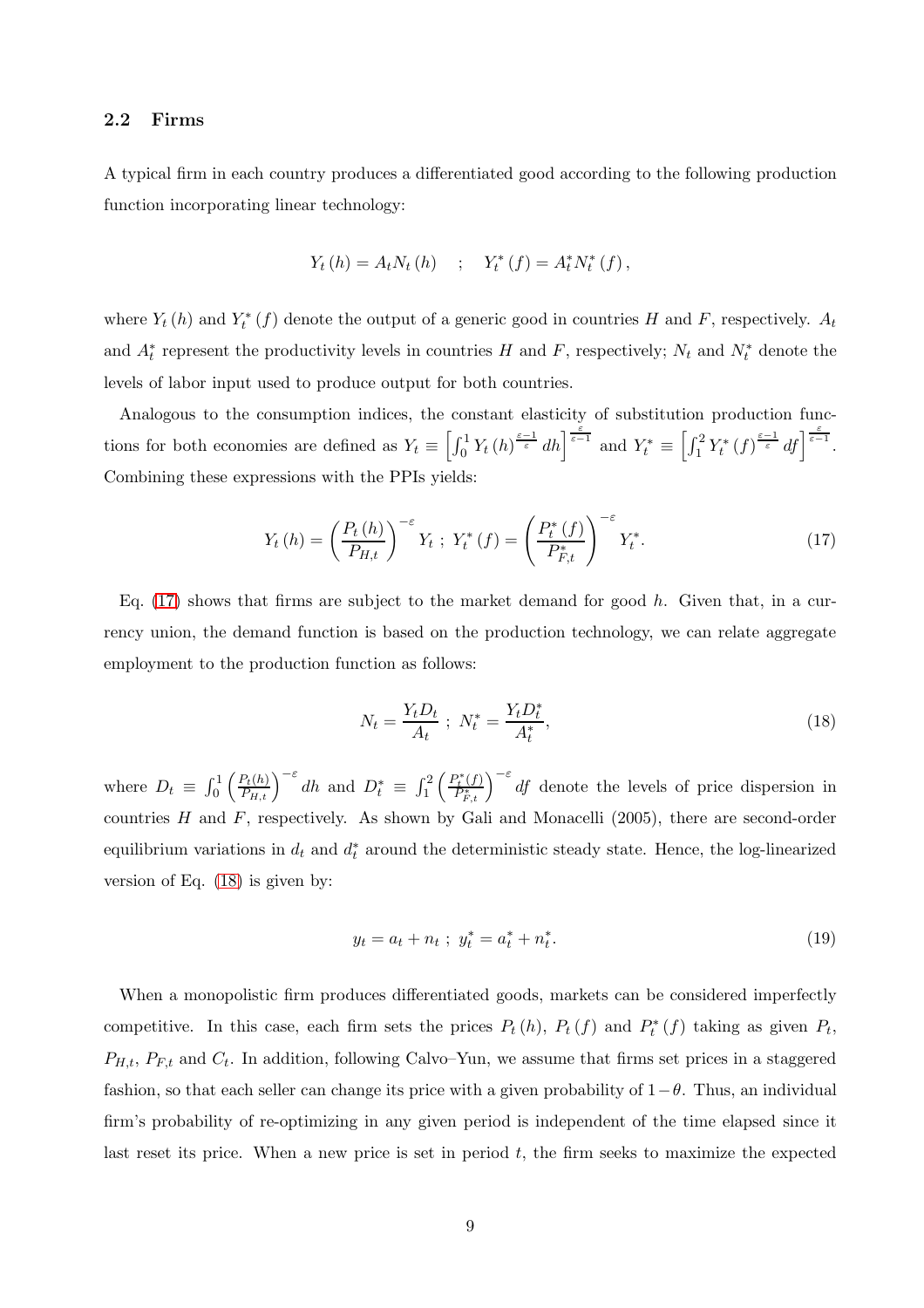discounted value of its net profits. The first-order necessary conditions (FONCs) for firms are given by:

$$
\tilde{P}_{H,t} = \mathbf{E}_t \left( \frac{\sum_{k=0}^{\infty} \theta^k Q_{t,t+k} Y_{t+k} \frac{\varepsilon}{\varepsilon - 1} P_{H,t+k} M C_{H,t+k}}{\sum_{k=0}^{\infty} \theta^k Q_{t,t+k} Y_{t+k}} \right);
$$
\n
$$
\tilde{P}_{F,t}^* = \mathbf{E}_t \left( \frac{\sum_{k=0}^{\infty} \theta^k Q_{t,t+k}^* Y_{F,t+k} \frac{\varepsilon}{\varepsilon - 1} P_{F,t+k}^* M C_{F,t+k}^*}{\sum_{k=0}^{\infty} \theta^k Q_{t,t+k}^* Y_{F,t+k}} \right),
$$

where  $MC_{H,t} \equiv \frac{(1-\tau)W_{H,t}R_t}{P_{H,t}A_{H,t}}$  $\frac{(-\tau)W_{H,t}R_t}{P_{H,t}A_{H,t}}$  and  $MC^*_{F,t} \equiv \frac{(1-\tau)W^*_{F,t}R^*_t}{P^*_{F,t}A_{F,t}}$  denote the real marginal costs in countries H and F, respectively.  $\tilde{P}_{H,t}$  and  $\tilde{P}_{F,t}^*$  are the updated prices set in countries H and F, respectively. The employment subsidiary given to firms is  $\tau$ . In an efficient state  $(\tau = \frac{1}{\varepsilon})$ , no distortion arises from monopolistic competition.

Note that firms borrow  $W_t N_t$  from households via the financial markets at the gross nominal interest rate  $R_t$  and  $W_t N_t$ ; this creates a channel between the real and financial sectors. Thus, the nominal wage corresponds to the discounted value of the nominal payoff in period  $t + 1$  generated by the portfolio held by households; see Ravenna and Walsh (2006).

Although the FONCs are functions of many parameters, in the steady state, they simplify to:

$$
\tilde{P}_{H,t} = \frac{\varepsilon}{\varepsilon - 1} P_{H,t} M C_{H,t};
$$
\n
$$
\tilde{P}_{F,t}^* = \frac{\varepsilon}{\varepsilon - 1} P_{F,t}^* M C_{F,t}^*.
$$

If there is no price stickiness in the model  $(\theta = 0)$ , prices reach their flexible limit. That is, firms set prices to be a constant markup,  $\frac{\varepsilon}{\varepsilon-1}$ , of their nominal marginal costs. Log-linearizing firms' FONCs gives:

<span id="page-10-0"></span>
$$
\tilde{p}_{H,t} = (1 - \beta \theta) \sum_{k=0}^{\infty} (\beta \theta)^k E_t (p_{H,t+k} + mc_{t+k});
$$
  

$$
\tilde{p}_{F,t}^* = (1 - \beta \theta) \sum_{k=0}^{\infty} (\beta \theta)^k E_t (p_{F,t+k}^* + mc_{t+k}^*).
$$
 (20)

According to Eq. [\(20\)](#page-10-0), given price stickiness, the model includes firms' FONCs. This implies that firms set their prices to be the sum of the discounted value of nominal marginal costs.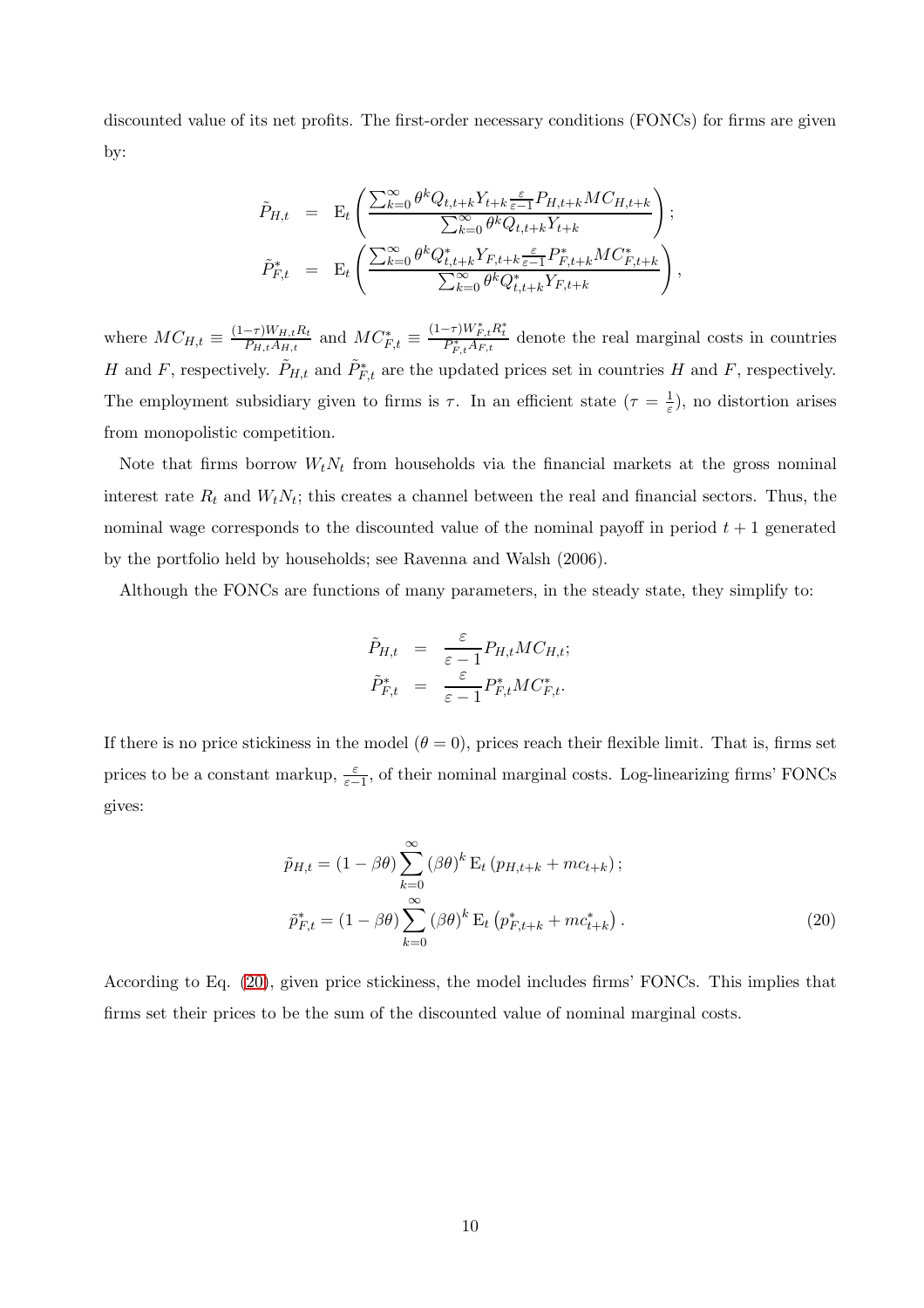#### 2.3 Equilibrium

#### 2.3.1 Aggregate demand

The market-clearing conditions are given by:

$$
Y_{t}(h) = C_{t}(h) + C_{t}^{*}(h) ;
$$
  

$$
Y_{t}^{*}(f) = C_{t}(f) + C_{t}^{*}(f) .
$$

Substituting Eqs.  $(4)$ ,  $(5)$ ,  $(14)$  and  $(17)$  into these equalities yields:

$$
Y_t = \left(\frac{P_{H,t}}{P_t}\right)^{-\eta} C_t \left[ (1-\alpha) + \alpha \mathcal{Q}_t^{\eta - \frac{1}{\sigma}} \right];
$$
  

$$
Y_t^* = \left(\frac{P_{F,t}^*}{P_t^*}\right)^{-\eta} C_t^* \left[ (1-\alpha) + \alpha \mathcal{Q}_t^{-(\eta - \frac{1}{\sigma})} \right],
$$

which can be log-linearized as follows:

<span id="page-11-0"></span>
$$
y_t = c_t + \frac{\alpha \left[2\left(1-\alpha\right)\left(\sigma\eta-1\right)+1\right]}{\sigma} s_t;
$$
\n
$$
y_t^* = c_t^* - \frac{\alpha \left[2\left(1-\alpha\right)\left(\sigma\eta-1\right)+1\right]}{\sigma} s_t.
$$
\n
$$
(21)
$$

Eq. [\(21\)](#page-11-0) shows that the terms of trade positively affect output in country  $H$  but negatively affect output in country F. If each country behaves like a closed economy (that is,  $\alpha \to 0$ ), Eq. [\(21\)](#page-11-0) reduces to  $y_t = c_t$  and  $y_t^* = c_t^*$ . This means that each country's output equals its domestic consumption.

Substituting Eqs. [\(13\)](#page-7-0) and [\(21\)](#page-11-0) into [\(12\)](#page-7-1) yields:

<span id="page-11-1"></span>
$$
y_{t} = \mathbf{E}_{t} (y_{t+1}) - \frac{1}{\sigma} \{\hat{r}_{t} - \mathbf{E}_{t} (\pi_{H,t+1})\} - \frac{\omega_{2}}{\sigma} \mathbf{E}_{t} (s_{t+1} - s_{t});
$$
  
\n
$$
y_{t}^{*} = \mathbf{E}_{t} (y_{t+1}^{*}) - \frac{1}{\sigma} \{\hat{r}_{t}^{*} - \mathbf{E}_{t} (\pi_{F,t+1}^{*})\} + \frac{\omega_{2}}{\sigma} \mathbf{E}_{t} (s_{t+1} - s_{t}),
$$
\n(22)

with  $\omega_2 \equiv 2\alpha (1-\alpha) (\sigma \eta - 1)$ . Because of international trade, Eq. [\(22\)](#page-11-1) indicates that output depends on the terms of trade. However, when each country is closed, or when both the coefficient of relative risk aversion and the elasticity of substitution between goods produced in countries  $H$ and F are unity (that is,  $\sigma = \eta = 1$ ), the terms of trade disappears from Eq. [\(22\)](#page-11-1). This gives the New Keynesian IS curve in a closed economy.

Hence, by combining Eqs.  $(16)$  and  $(21)$ , we obtain the following expression:

<span id="page-11-2"></span>
$$
s_t = \frac{\sigma}{\omega_4 + 1}(y_t - y_t^*),\tag{23}
$$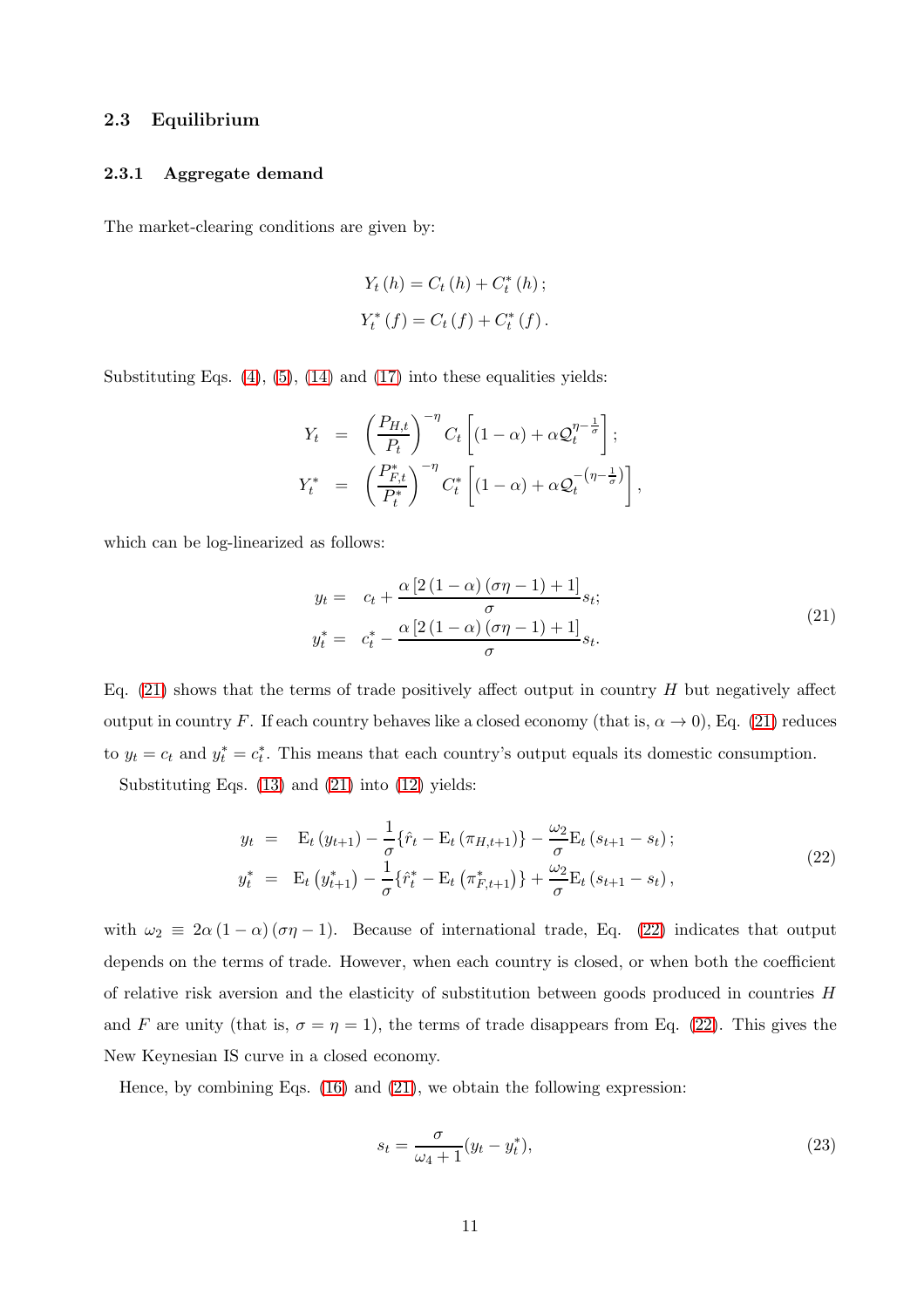with  $\omega_4 \equiv 4\alpha (1 - \alpha) (\sigma \eta - 1)$ . The terms of trade depend on the difference in the output of countries  $H$  and  $F$ .

Substituting Eq. [\(23\)](#page-11-2) into Eq. [\(22\)](#page-11-1) yields:

<span id="page-12-2"></span>
$$
y_{t} = \mathbf{E}_{t} (y_{t+1}) - \frac{1}{\sigma_{\omega}} \{\hat{r}_{t} - \mathbf{E}_{t} (\pi_{H,t+1})\} + \frac{\omega_{2}}{\omega_{2} + 1} \mathbf{E}_{t} (y_{t+1}^{*} - y_{t}^{*}) ;
$$
  
\n
$$
y_{t}^{*} = \mathbf{E}_{t} (y_{t+1}^{*}) - \frac{1}{\sigma_{\omega}} \{\hat{r}_{t}^{*} - \mathbf{E}_{t} (\pi_{F,t+1}^{*})\} + \frac{\omega_{2}}{\omega_{2} + 1} \mathbf{E}_{t} (y_{t+1} - y_{t}) ,
$$
\n(24)

with  $\sigma_{\omega} \equiv \frac{(\omega_2 + 1)\sigma}{\omega_4 + 1}$ .

#### 2.3.2 Aggregate supply

By rearranging Eq. [\(20\)](#page-10-0) after tedious calculation, we obtain:

<span id="page-12-0"></span>
$$
\pi_{H,t} = \beta \mathbf{E}_t (\pi_{H,t+1}) + \kappa \cdot mc_{H,t};
$$
  
\n
$$
\pi_{F,t}^* = \beta \mathbf{E}_t (\pi_{F,t+1}^*) + \kappa \cdot mc_{F,t}^*,
$$
\n(25)

with  $\kappa \equiv \frac{(1-\theta)(1-\theta\beta)}{\theta}$  $\frac{(1-\theta p)}{\theta}$ . Eq. [\(25\)](#page-12-0) shows that current inflation is increasing in both current marginal cost and, because expected inflation appears on the right-hand side of Eq. [\(21\)](#page-11-0), future marginal cost. This result is consistent with what is implied by Eq. [\(20\)](#page-10-0).

Substituting Eq. [\(11\)](#page-7-2) into the expression for real marginal cost yields:

$$
MC_{H,t} = \frac{P_t}{P_{H,t}} \frac{(1-\tau)\, C^{\sigma}_t N^{\varphi}_t R_t}{A_t} \; ; \; MC_{F,t}^{*} = \frac{P^*_t}{P^*_{F,t}} \frac{(1-\tau)\, (C^*_t)^{\sigma} \, (N^*_t)^{\varphi} \, R^*_t}{A^*_t}.
$$

As mentioned above,  $\tau = \frac{1}{\varepsilon}$  characterizes the efficient steady state. The FONCs of firms imply that real marginal cost is the inverse of the constant markup; that is,  $MC_H = MC_F^* = \frac{\varepsilon - 1}{\varepsilon} < 1$ . Hence, in the steady state, the marginal utility of consumption equals the marginal product of labor; that is,  $C^{-\sigma} = N^{\varphi}$ , which implies that the steady state is efficient and not distorted. Log-linearizing the above equalities yields:

<span id="page-12-1"></span>
$$
mc_{H,t} = \frac{c}{\omega_4 + 1} y_t + \frac{\omega_2 \sigma}{\omega_4 + 1} y_t^* + r_t - (1 + \varphi) a_t;
$$
  

$$
mc_{F,t} = \frac{c}{\omega_4 + 1} y_t^* + \frac{\omega_2 \sigma}{\omega_4 + 1} y_t + r_t^* - (1 + \varphi) a_t^*,
$$
 (26)

where  $\varsigma \equiv (\omega_2 + 1) \sigma + (\omega_4 + 1) \varphi$ ,  $\omega_2 \equiv 2\alpha (1 - \alpha) (\sigma \eta - 1)$  and  $\omega_4 \equiv 4\alpha (1 - \alpha) (\sigma \eta - 1)$ . Note that Eqs. [\(19\)](#page-9-2), [\(21\)](#page-11-0) and [\(23\)](#page-11-2) are used to derive the above expression. Clearly,  $a_t$  and  $a_t^*$  denote the percentage deviations of productivity from their steady-state values. We assume that productivity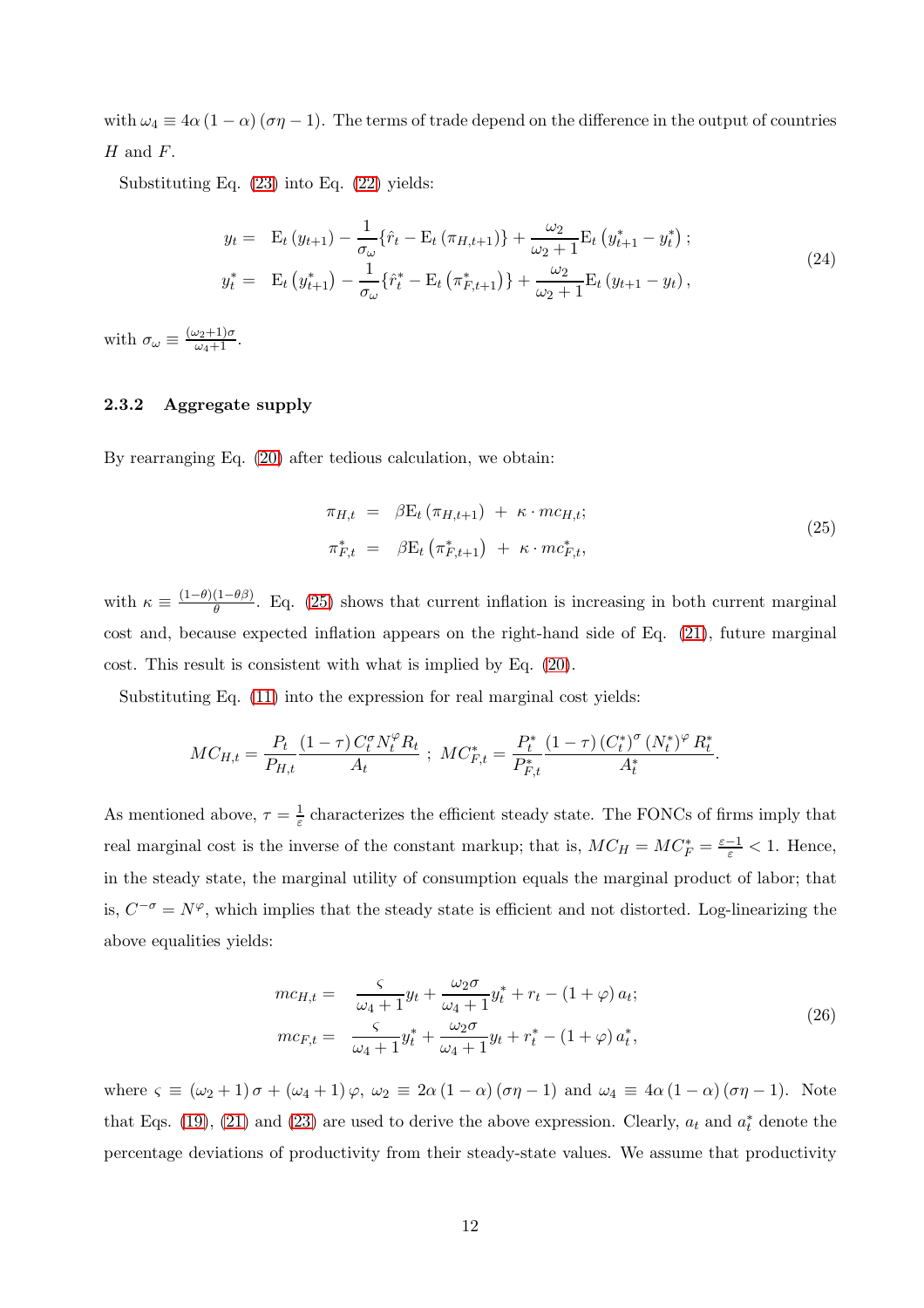shocks follow exogenous AR(1) processes with coefficients of  $\rho$  and  $\rho^*$ .

#### 2.3.3 Dynamics

Following Gali and Monacelli (2005), we measure the output gap (the difference between output and its natural level) as follows:

<span id="page-13-1"></span>
$$
x_t \equiv y_t - \bar{y}_t \; ; \; x_t^* \equiv y_t^* - \bar{y}_t^*, \tag{27}
$$

where  $\bar{y}_t$  and  $\bar{y}_t^*$  are the natural levels of output for countries H and F, respectively.

Note that the natural level of output is consistent with  $mc_{H,t} = mc_{F,t}^* = 0$ . Hence, at the natural level of output, real marginal cost is constant and corresponds to the inverse of the constant markup in the flexible-price equilibrium. Thus, the derivation of the output gap in the steady state is based on instantaneous adjustment. Using these conditions to solve Eq. [\(26\)](#page-12-1) yields:

<span id="page-13-0"></span>
$$
\bar{y}_t = \frac{\varsigma \psi}{\delta} a_t - \frac{\omega_2 \sigma \psi}{\delta} a_t^* \; ; \; \bar{y}_t^* = \frac{\varsigma \psi}{\delta} a_t^* - \frac{\omega_2 \sigma \psi}{\delta} a_t,\tag{28}
$$

with  $\psi \equiv (\omega_4 + 1)(1 + \varphi)$  and  $\delta \equiv \sigma^2 (2\omega_2 + 1) + 2\sigma\varphi (\omega_2 + 1)(\omega_4 + 1) + \varphi^2 (\omega_4 + 1)^2$ . When all goods are domestically produced, or when the coefficient of relative risk aversion and the elasticity of substitution between goods produced in countries  $H$  and  $F$  are both unity, Eq. [\(28\)](#page-13-0) reduces to  $\bar{y}_t = \frac{1+\varphi}{\sigma+\varphi}$  $\frac{1+\varphi}{\sigma+\varphi}a_t$  ;  $\bar{y}_t^* = \frac{1+\varphi}{\sigma+\varphi}$  $\frac{1+\varphi}{\sigma+\varphi}a_t^*$ . This implies that the natural rate of output depends only on domestic productivity. The same result emerges when domestic consumers buy only foreign goods ( $\alpha = 1$ ). In these limiting cases, foreign productivity shocks do not affect the domestic economy.

By substituting Eqs. [\(27\)](#page-13-1) and [\(28\)](#page-13-0) into Eq. [\(24\)](#page-12-2), we obtain the New Keynesian IS curve for the open economy:

$$
x_{t} = \mathbf{E}_{t} (x_{t+1}) - \frac{1}{\sigma_{\omega}} \{\hat{r}_{t} - \mathbf{E}_{t} (\pi_{H,t+1})\} + \frac{\omega_{2}}{\omega_{2} + 1} \{\mathbf{E}_{t} (x_{t+1}^{*}) - x_{t}^{*}\} + \frac{1}{\sigma_{\omega}} \bar{r}_{t};
$$
  
\n
$$
x_{t}^{*} = \mathbf{E}_{t} (x_{t+1}^{*}) - \frac{1}{\sigma_{\omega}} \{\hat{r}_{t}^{*} - \mathbf{E}_{t} (\pi_{F,t+1}^{*})\} + \frac{\omega_{2}}{\omega_{2} + 1} \{\mathbf{E}_{t} (x_{t+1}) - x_{t}\} + \frac{1}{\sigma_{\omega}} \bar{r}_{t}^{*},
$$
\n(29)

where  $\bar{r}_t \equiv -\Theta a_t - \Omega_1 a_t^*$  and  $\bar{r}_t^* \equiv -\Theta a_t^* - \Omega_1 a_t$  denote the real natural interest rates, in which  $\Theta \equiv \frac{\sigma (1-\rho) \psi [(\omega_2+1)\varsigma - \omega_2^2 \sigma]}{(\omega_2+1)\delta}$  $\frac{\partial [(\omega_2+1)\varsigma-\omega_2^2\sigma]}{(\omega_4+1)\delta}$  and  $\Omega_1 \equiv \frac{\sigma(1-\rho)\omega_2\psi[\varsigma-\sigma(\omega_2+1)]}{(\omega_4+1)\delta}$  $\frac{\partial^2 \psi(s-\sigma(\omega_2+1))}{(\omega_4+1)\delta}$ . The parameters  $\rho$  and  $\rho^*$  are the AR(1) coefficients for the productivity shocks.

Next, we combine Eq. [\(27\)](#page-13-1) and the condition on real marginal costs under the flexible-price equilibrium,  $mc_{H,t} = mc_{F,t}^{*} = 0$ , under which real marginal cost is constant and corresponds to the inverse of the constant markup. By inserting this relationship into Eq. [\(26\)](#page-12-1), we obtain the following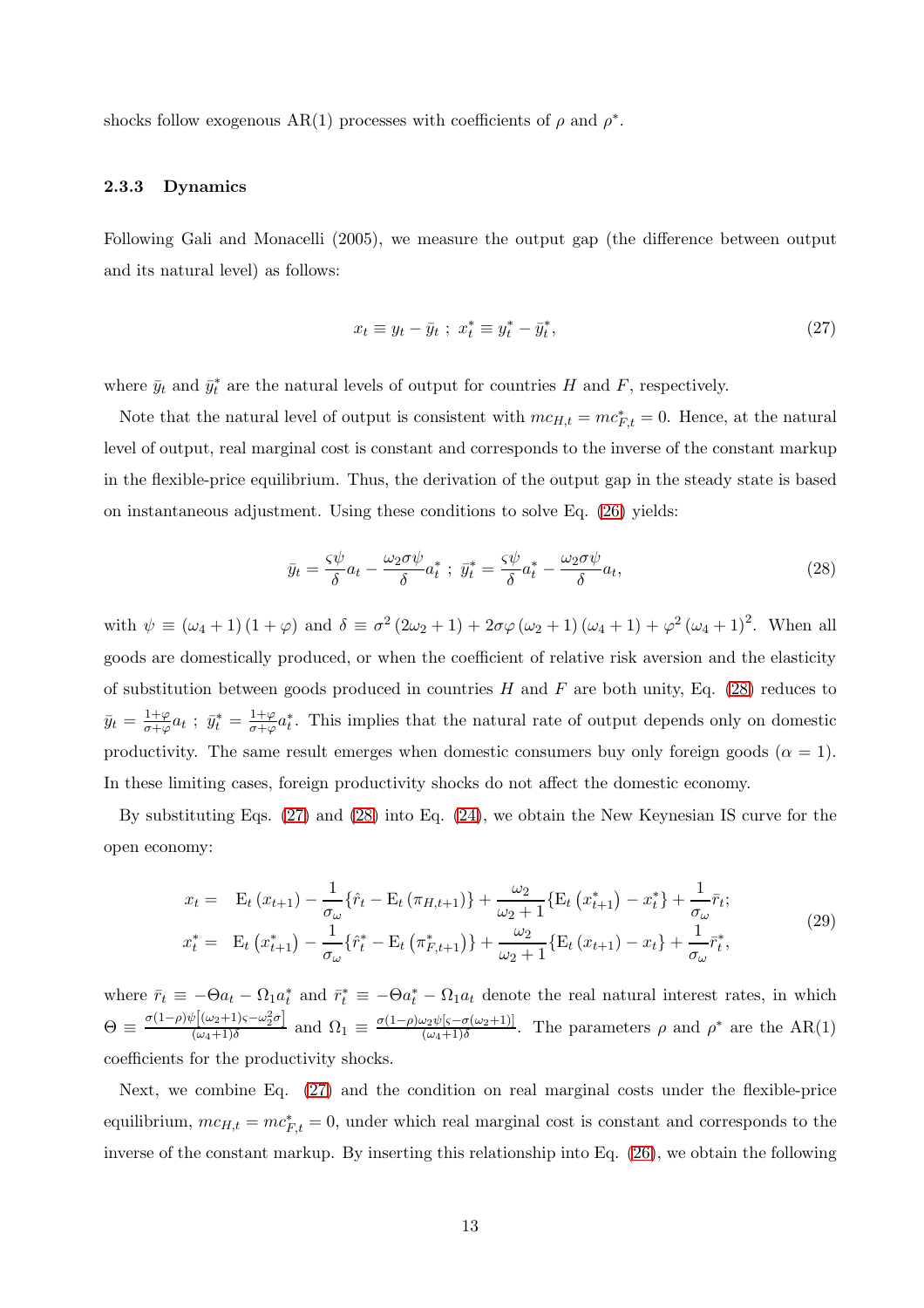equations:

<span id="page-14-0"></span>
$$
mc_{H,t} = \frac{s}{\omega_4 + 1}x_t + \frac{\omega_2 \sigma}{\omega_4 + 1}x_t^* + r_t \; ; \; mc_{F,t}^* = \frac{s}{\omega_4 + 1}x_t^* + \frac{\omega_2 \sigma}{\omega_4 + 1}x_t + r_t^*.
$$
 (30)

These expressions imply that fluctuations in real marginal costs depend on the output gap and the cost channel. If we assume that each country is closed  $(\alpha \to 0)$ , Eq. [\(30\)](#page-14-0) reduces to  $mc_{H,t}$  =  $(\sigma + \varphi) x_t + r_t$  and  $mc_{F,t}^* = (\sigma + \varphi) x_t^* + r_t^*$ . This shows that fluctuations in the real marginal costs are mainly driven by domestic productivity.

Substituting Eq. [\(30\)](#page-14-0) into Eq. [\(25\)](#page-12-0) yields the New Keynesian Philips curve for an open economy:

$$
\pi_{H,t} = \beta E_t (\pi_{H,t+1}) + \kappa_\omega (x_t + x_t^*) + r_t; \n\pi_{F,t}^* = \beta E_t (\pi_{F,t+1}) + \kappa_\omega (x_t^* + x_t) + r_t^*,
$$
\n(31)

with  $\kappa_{\omega} \equiv \frac{\kappa \varsigma}{\omega_4 + 1}$ .

To establish a link between CPI inflation and PPI inflation, we substitute Eqs. [\(23\)](#page-11-2), [\(27\)](#page-13-1) and  $(28)$  into Eq.  $(13)$  to obtain:

$$
\pi_t = \pi_{H,t} + \frac{\alpha \sigma}{\omega_4 + 1} (x_t - x_{t-1}) - \frac{\alpha \sigma}{\omega_4 + 1} (x_t^* - x_{t-1}^*) + r_t + \Omega_2 (a_t - a_{t-1}) - \Omega_2 (a_t^* - a_{t-1}^*);
$$
\n
$$
\pi_t^* = \pi_{F,t}^* + \frac{\alpha \sigma}{\omega_4 + 1} (x_t^* - x_{t-1}^*) - \frac{\alpha \sigma}{\omega_4 + 1} (x_t - x_{t-1}) + r_t^* + \Omega_2 (a_t^* - a_{t-1}^*) - \Omega_2 (a_t - a_{t-1}),
$$
\n(32)

with  $\Omega_2 \equiv \frac{\alpha \sigma (1+\varphi)(\varsigma + \omega_2 \sigma)}{\delta}$ )<u>(s+ω2σ)</u>.<br>δ

#### 2.4 Monetary policy

To complete our dynamic open-economy model, we assume that the central bank in each country adopts an *ad hoc* Taylor rule as follows:

$$
\hat{r}_t = \rho \hat{r}_{t-1} + (1 - \rho) (\phi_\pi \pi_t + \phi_x x_t) + m_t; \n\hat{r}_t^* = \rho^* \hat{r}_{t-1}^* + (1 - \rho^*) (\phi_\pi^* \pi_t^* + \phi_x^* x_t^*) + m_t^*,
$$
\n(33)

where  $\phi_x$  and  $\phi_\pi$  are the central bank's reaction coefficients to the output gap and CPI inflation in country H, respectively. Similarly,  $\phi_x^*$  and  $\phi_{\pi}^*$  are the foreign central bank's reaction coefficients to the output gap and CPI inflation, respectively. Monetary policy shocks are represented by  $m_t$  and  $m_t^*$ , which are independent and identically distributed in both economies.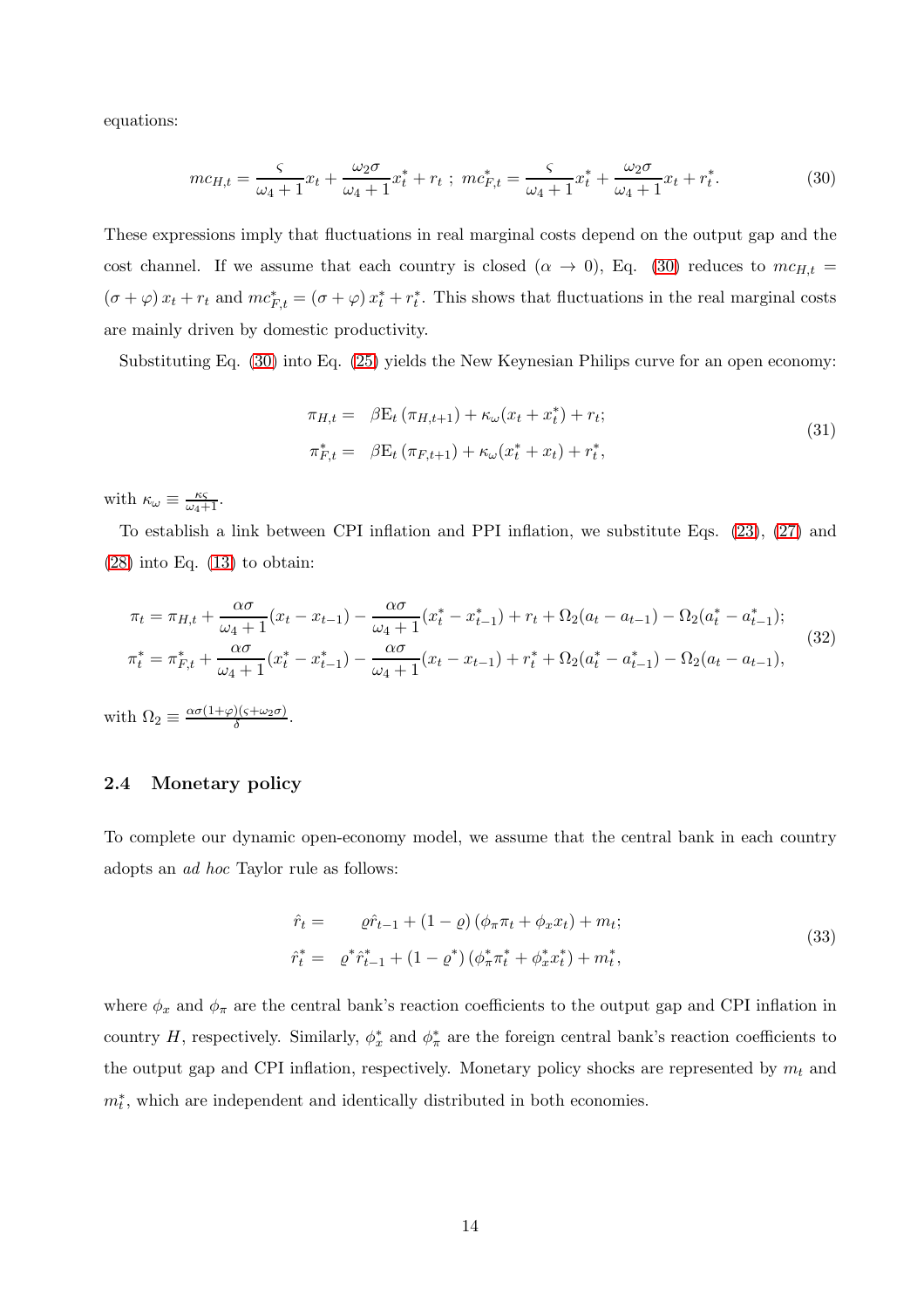### 3 Calibration: impulse responses

In this section, we examine the effect of a positive foreign productivity shock on the domestic economy. Before examining the transmission of a shock between the two economies, we simulate the case in which there is no trade. In this case, changes in the exchange rate and the terms of trade are analyzed for symmetric economies. Second, we evaluate the model's dynamics when the domestic economy engages in international trade. The trajectory of macroeconomic variables is simulated based on different degrees of international trade (none, low, high and intermediate). This enables us to examine the effects of trade openness on the domestic economy. Dynare version 4 is used to conduct all simulations; see Adjemian et al. (2011).

#### 3.1 Two economies that do not trade ( $\alpha = 0.0$ )

<span id="page-15-0"></span>In this analysis, nominal rigidity is such that domestic prices are more sticky than foreign prices  $(\theta_H > \theta_F)$ . The discount factor  $\beta$  is set to 0.99. The parameter governing the persistence of the foreign productivity shock  $(\rho^*)$  is set to 0.55.

| Label      | Value | Label          | Value |
|------------|-------|----------------|-------|
| $\sigma$   | 4.5   | η              | 2.5   |
| $\theta_H$ | 0.9   | $\theta_F$     | 0.75  |
| $\varphi$  | 3     | $\rho_*$       | 0.55  |
| $\phi_\pi$ | 1.5   | $\phi_{\pi}^*$ | 1.5   |
| $\phi_x$   | 0.5   | $\phi_x^*$     | 0.5   |
| $\rho$     | 0.4   | $\rho^*$       | 0.4   |

Table 1: Calibrated values for a two-country model

Note: The discount factor  $\beta$  is set to 0.99. The simulations are based on different values for trade openness ( $\alpha = 0.0, 0.1, 0.6, 0.9$ ).

In response to a positive productivity shock, both foreign output and its natural level increase; see Appendix B.1. Because the domestic economy behaves like a closed economy, the productivity shock has no direct influence on the domestic economy. In other words, good news in one country is not transmitted directly to the other country. Note that because actual output increases by less than the natural level of output increases, the output gap widens. Thus, following the Taylor rule, the monetary authority lowers the nominal interest rate to close the output gap. Through the cost channel, the fall in the nominal interest lowers PPI inflation; that is, firms can borrow money from households at a lower interest rate. In this period, the New Keynesian Philips curve is relatively flat because of sticky prices; the short-run reaction of supply is small relative to the fall in the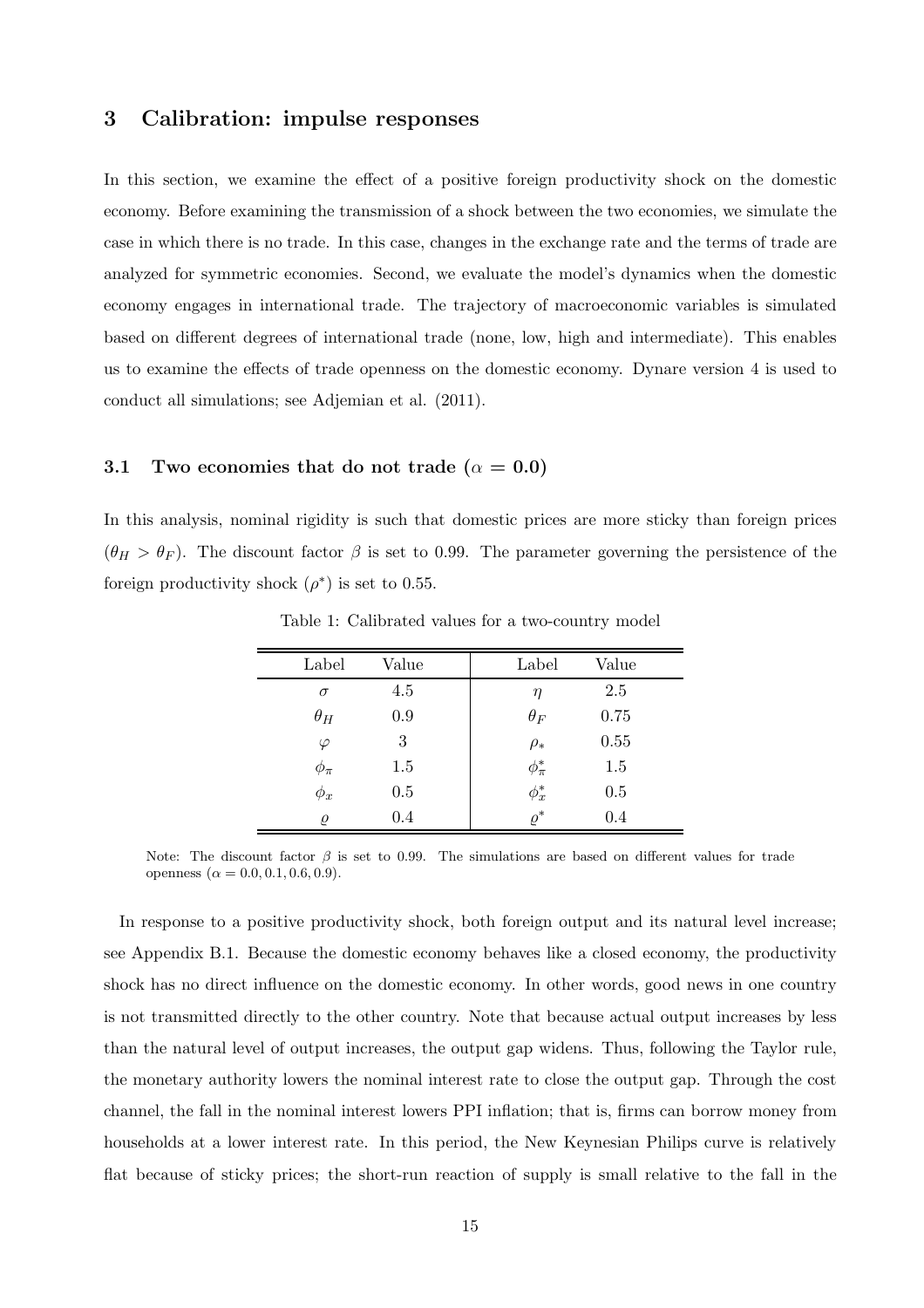output gap. In particular, the fall in interest rates boosts current consumption. This is because the (gross) nominal interest rate is less than the inverse of the subjective discount factor from the Euler equation for consumption. This implies that households prefer current consumption to future consumption. Thus, in this model, the productivity shock acts much like a demand shock.

Although international trade is not incorporated into this simulation, the productivity shock is expected to affect countries' relative competitiveness. This effect is reflected in the terms of trade and the exchange rate. For example, a foreign positive productivity shock may increase the relative price of domestic goods and thus cause a real appreciation. However, because, over time, the price level increases by more than the terms of trade decline, the nominal exchange rate begins to depreciate after two years. The effects of the productivity shock disappear after 10 years, and the natural level of output returns to its steady-state level. In the steady state, the real exchange rate is constant  $(\hat{s}_t = 0)$  because the law of one price holds in the steady state; see Appendix A for details.

#### 3.2 Two economies that trade

To examine the transmission mechanism between the two economies, we incorporate international trade into the simulations. Initially, we assume (realistically) that the domestic economy engages in an intermediate level of trade; that is,  $\alpha = 0.6$ . Subsequently, we examine the impulse response functions for the shock based on low and high degrees of trade openness ( $\alpha = 0.1$  and  $\alpha = 0.9$ , respectively).

#### Case I: intermediate level of trade ( $\alpha = 0.6$ )

In this simulation, we investigate the response of the macroeconomic variables to a foreign productivity shock predicted by the model when the degree of trade openness is intermediate; see Table [1.](#page-15-0) From the impulse response function, we can determine how the shock is transmitted between the two economies; see Appendix B.2. First, the foreign positive productivity shock increases the natural level of foreign output. Because output increases by less than natural output, the foreign economy's output gap widens. The Taylor principle obliges the monetary authority to lower the nominal interest rate to relieve deflationary pressure in the economy. Subsequently, the natural level of domestic output falls, which causes a deterioration in the terms of trade. This affects the domestic economy's international competitiveness. Because of the deflationary decline in output, the foreign PPI changes to cause a gradual depreciation of the real exchange rate. This leads the monetary authority to reduce the key interest rate so that the negative effect on the domestic economy of the foreign shock is partially offset. (The international risk-sharing condition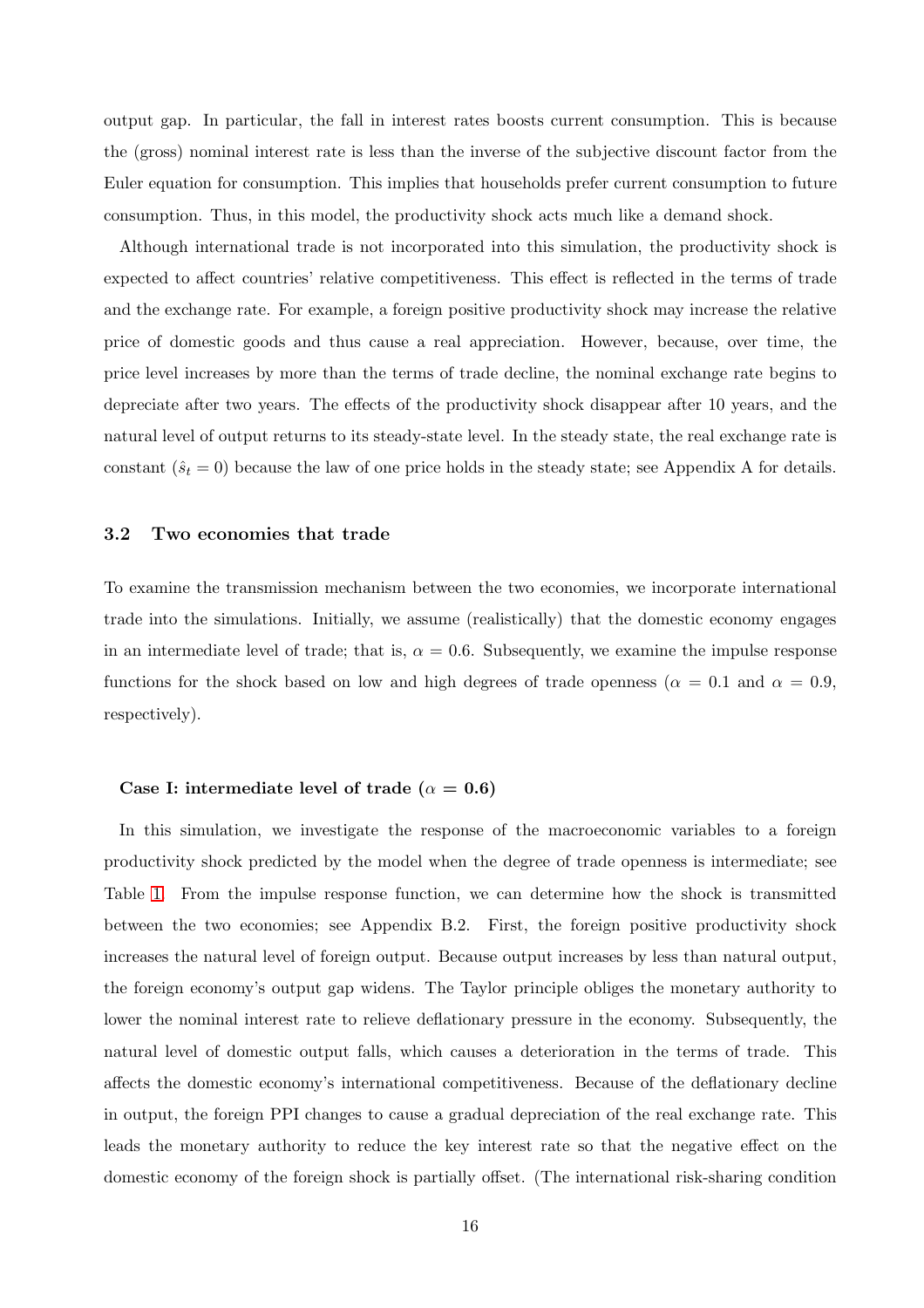is activated.)

According to our simulations, given an intermediate degree of trade openness, the macroeconomic variables reach their steady-state levels in three to four years. This suggests that the time taken to reach the steady state depends on the degree of openness to trade.

#### Case II: low level of trade ( $\alpha = 0.1$ )

We investigate the adjustment process based on a low degree of openness to trade. Given a small value of  $\alpha$ , the responses of domestic output and inflation to the shock persist for less than 10 years. There are a number of interim effects. A positive foreign productivity shock affects the domestic natural rate of output through international risk sharing. Because the international risk-sharing conditions are gradually relaxed by a deterioration in the terms of trade, the shock has a relatively moderate effect on the output gap. Because of the domestic economy's low exposure to trade, the domestic price level is hardly affected by the change in its relative international competitiveness. This leads to an appreciation of the real exchange rate. Nevertheless, by exporting less and importing more, domestic output contracts.



Figure 2: Case II (low trade openness): responses of foreign price level (upper-left panel), nominal exchange rate (upper-right panel), terms of trade (lower-left panel) and real exchange rate (lower-right panel)

Over time, as the effect of the shock dissipates, output returns to its original level. The impulse response for domestic inflation has a humped shape, and implies positive inflation after three or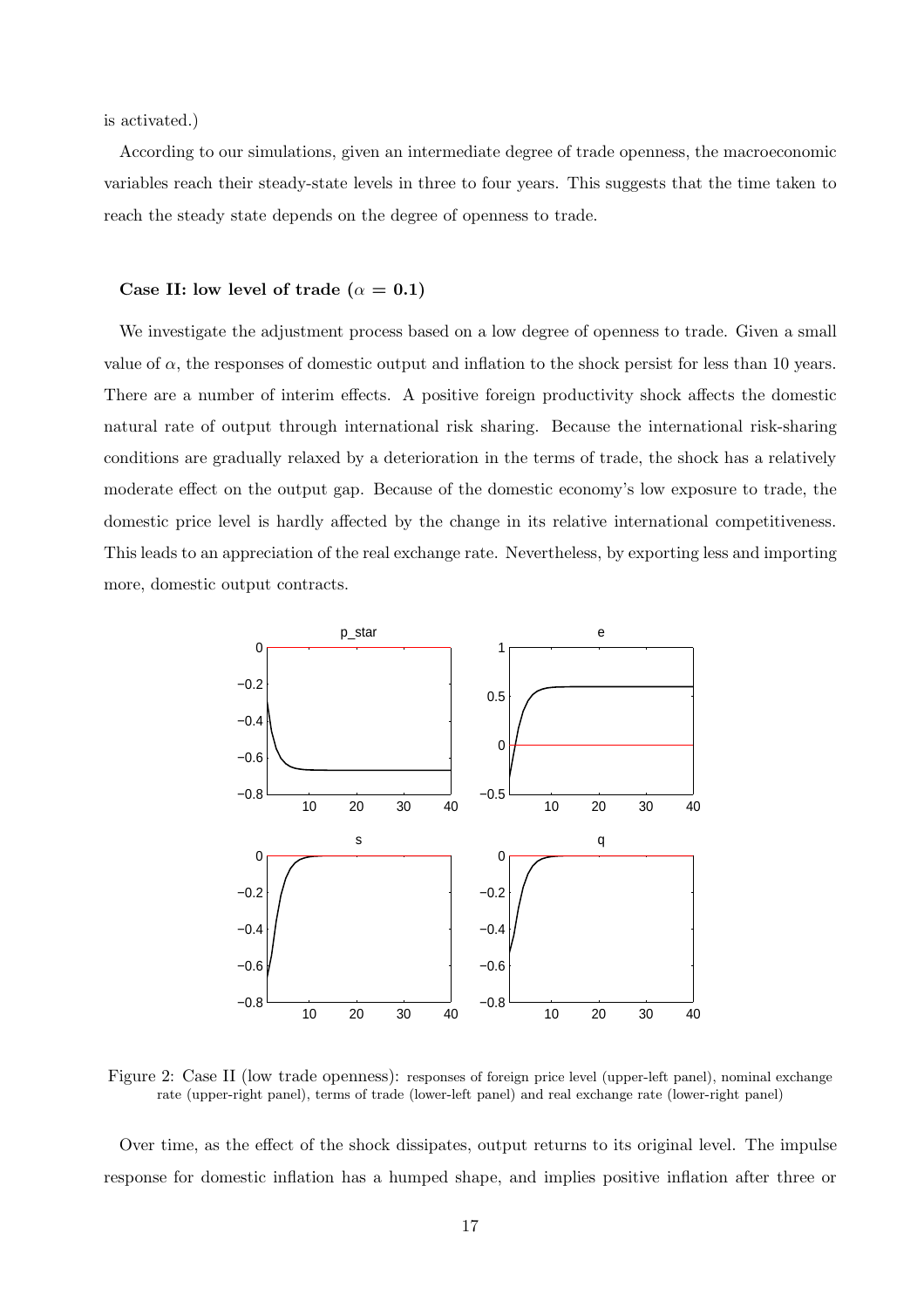four years; the response is delayed because of the high degree of price stickiness assumed in the open economy. This coincides with a narrowing of the foreign output gap.

#### Case III: high level of trade ( $\alpha = 0.9$ )

We investigate adjustment to a productivity shock when open economies are closely integrated through international trade. Given a high value for the trade openness parameter, the responses of output and inflation to a foreign productivity shock persist for a long time. Compared with the case of little trade, the output fall due to international risk sharing greatly exceeds the fall in current output. Thus, similarly to the case of intermediate trade openness, the domestic output gap narrows immediately after the shock. Subsequently, the domestic economy's imports increase, which generates deflationary pressure. This causes current output to fall. The resulting output gap must be closed by monetary policy.



Figure 3: Case III (high trade openness): responses of foreign price level (upper-left panel), nominal exchange rate (upper-right panel), terms of trade (lower-left panel) and real exchange rate (lower-right panel)

Another feature of the model in which two countries are highly integrated through international trade is that the real exchange rate depreciates following a productivity shock. The effect on the exchange rate is greater than when there is an intermediate level of trade. This implies that the domestic economy's increased expenditure on cheap imports generates deflationary pressure. However, as mentioned above, the behavior of the exchange rate is the opposite, particularly when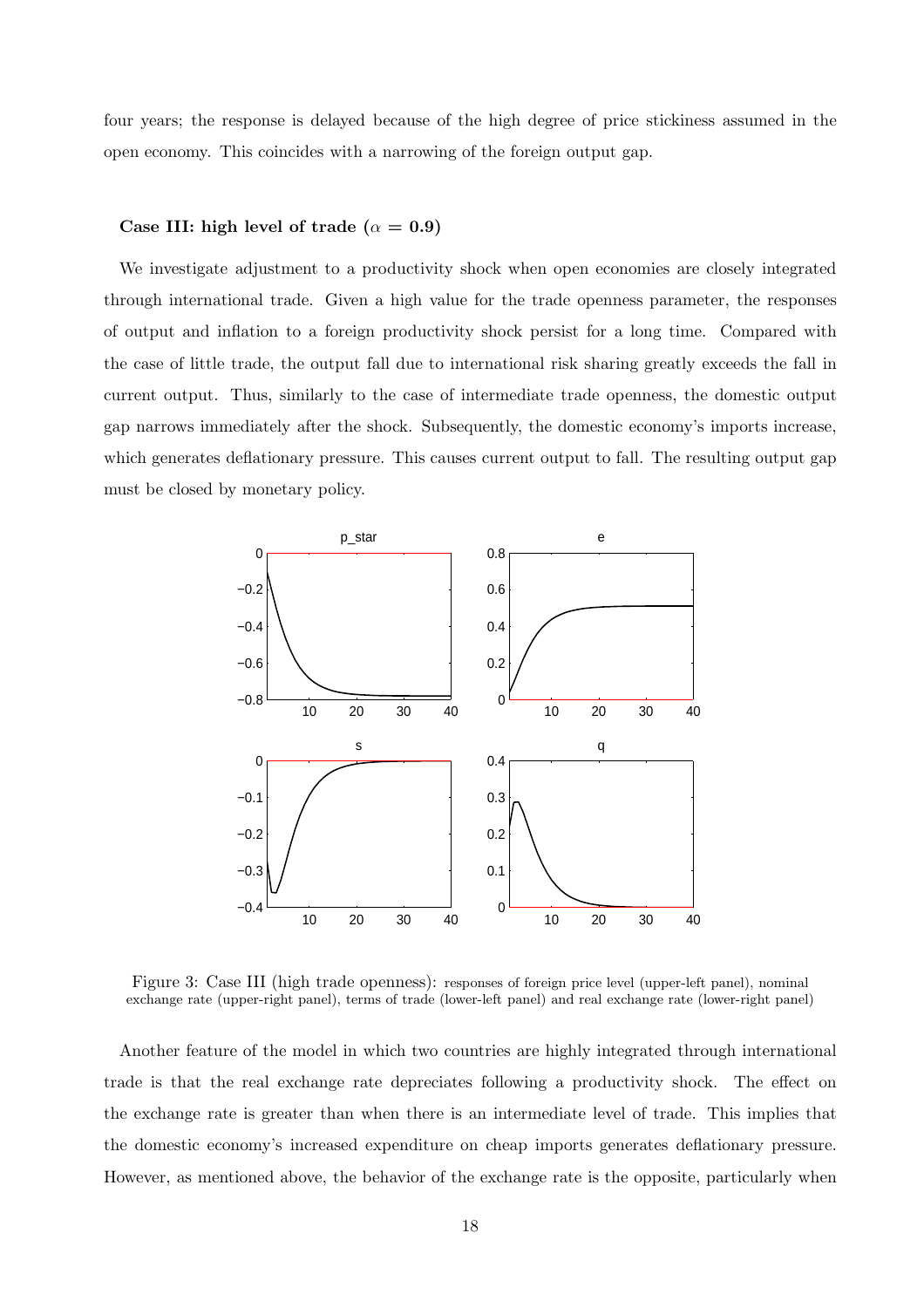the economy is relatively closed to trade. That is, the domestic economy experiences currency appreciation following a positive foreign productivity shock; see Figs. 2 and 3. Eq. [\(15\)](#page-8-0) indicates that an improvement in the terms of trade corresponds to a real appreciation of the currency when  $\alpha$  is below 0.5.

## 4 Conclusion

In this paper, we studied the effects of an asymmetric shock in an open economy; our two-country model is based on a Keynesian framework of monopolistic competition and price stickiness that incorporates a cost channel. In addition, the shock could influence the degree to which the real and financial sectors are connected. Simulations were used to investigate the effects of trade openness on the domestic economy.

Our main findings can be summarized as follows. The duration of output and inflation responses to changes in the foreign productivity level is strongly affected by trade openness: that is, the higher the degree of openness, the longer the effects of the shock last. When there is minimal trade, a positive foreign productivity shock causes a real appreciation of the exchange rate. However, our open-economy model predicts that consumers will spend more on cheap imports. This means that the domestic currency is likely to depreciate in the immediate aftermath of the shock before returning to its original level as the effect of the shock dissipates over time. This implies that the behavior of the exchange rate is mainly driven by consumer reactions to the shock.

We conclude from these findings that a monetary authority should respond to changes in foreign productivity levels by lowering its key interest rate, particularly if the economy is highly exposed to international trade. Moreover, open economies should coordinate their policy responses to asymmetric shocks. Policy responses should also consider financial frictions in real economies.

Our analysis would have been more convincing had we used real data to estimate the effects of shocks and trade openness on the cost channel. However, more research is needed to estimate the deep parameters of open-economy macroeconomic models. This is because the complexity of the microfoundations of such models would create identification problems, such as the emergence of multiple local minima in the parameter space during optimization.<sup>3</sup> Future research should be conducted to examine the empirical importance of the cost channel in open economies.

<sup>&</sup>lt;sup>3</sup>For example, although the moment-matching approaches of Franke *et al.* (2011) and Jang (2012) have been used to estimate the structural parameters of an elementary New Keynesian model, it would not be easy to use classical estimation methodology to alleviate the problem of overparametrization in open-economy macroeconomic models.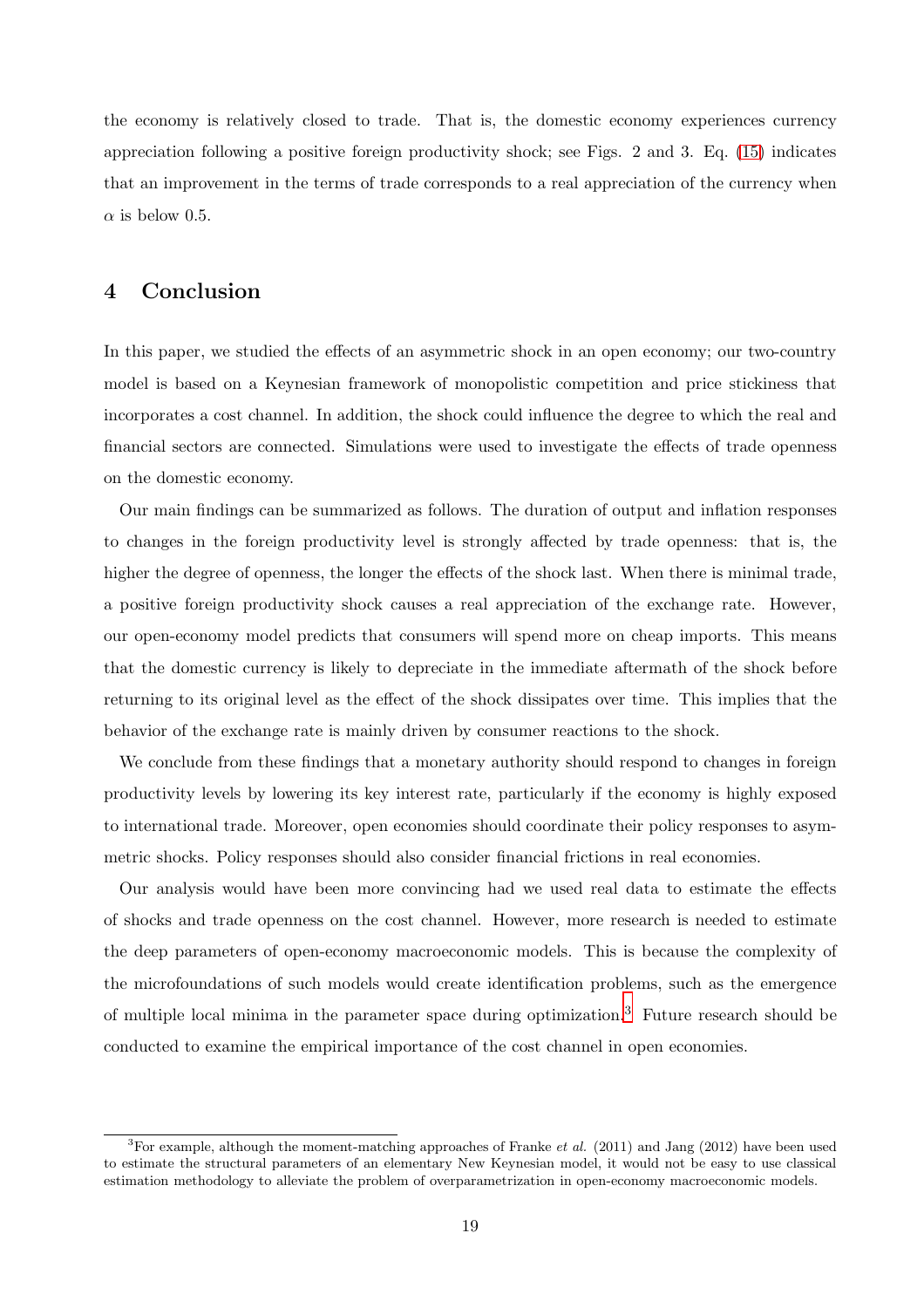## References

Adjemian, S., Bastani, H., Juillard, M., Karam´e, F., Mihoubi, F., Perendia, G., Pfeifer, J., Ratto, M., and Villemot, S. (2011): *Dynare: Reference Manual, Version 4*, Dynare Working Papers, 1, CEPREMAP.

Baldwin, R. (2003): *Openness and growth: What is the empirical relationship?*, NBER Working Paper no. 9578. Cambridge, MA: National Bureau of Economic Research.

Billmeier, A., and T. Nannicini (2007): *Trade Openness and Growth: Pursuing Empirical Glasnost*, IMF Working Paper 07/156.

Cheptea, A., Gaulier, and G., Zignago, S. (2005): *World trade competitiveness: A disaggregated view by shift-share Analysis*, CEPII Working Paper 23.

Cushman, D., and Zha, T. (1997): Identifying monetary policy in a small open economy under flexible exchange rates, *Journal of Monetary Economics*, Vol. 39(3), pp. 433–448.

Erceg, C., Gust, C., and Lopez-Salido, D. (2007): *The Transmission of Domestic Shocks in Open Economies*, CEPR Discussion Papers 6574, C.E.P.R. Discussion Papers.

De Paoli, B. (2009): Monetary policy and welfare in a small open economy, *Journal of International Economics*, Vol. 77, pp. 11–22.

Franke, R., Jang, T.-S. and Sacht, S. (2011): *Moment matching versus Bayesian estimation: backward-looking behaviour in the New-Keynesian three-equations model*. Economics Working paper 2011-10, University of Kiel.

GALI, J., AND MONACELLI, T. (2005): Monetary Policy and Exchange Rate Volatility in a Small Open Economy, *Review of Economic Studies*, Vol. 72, pp. 707–734.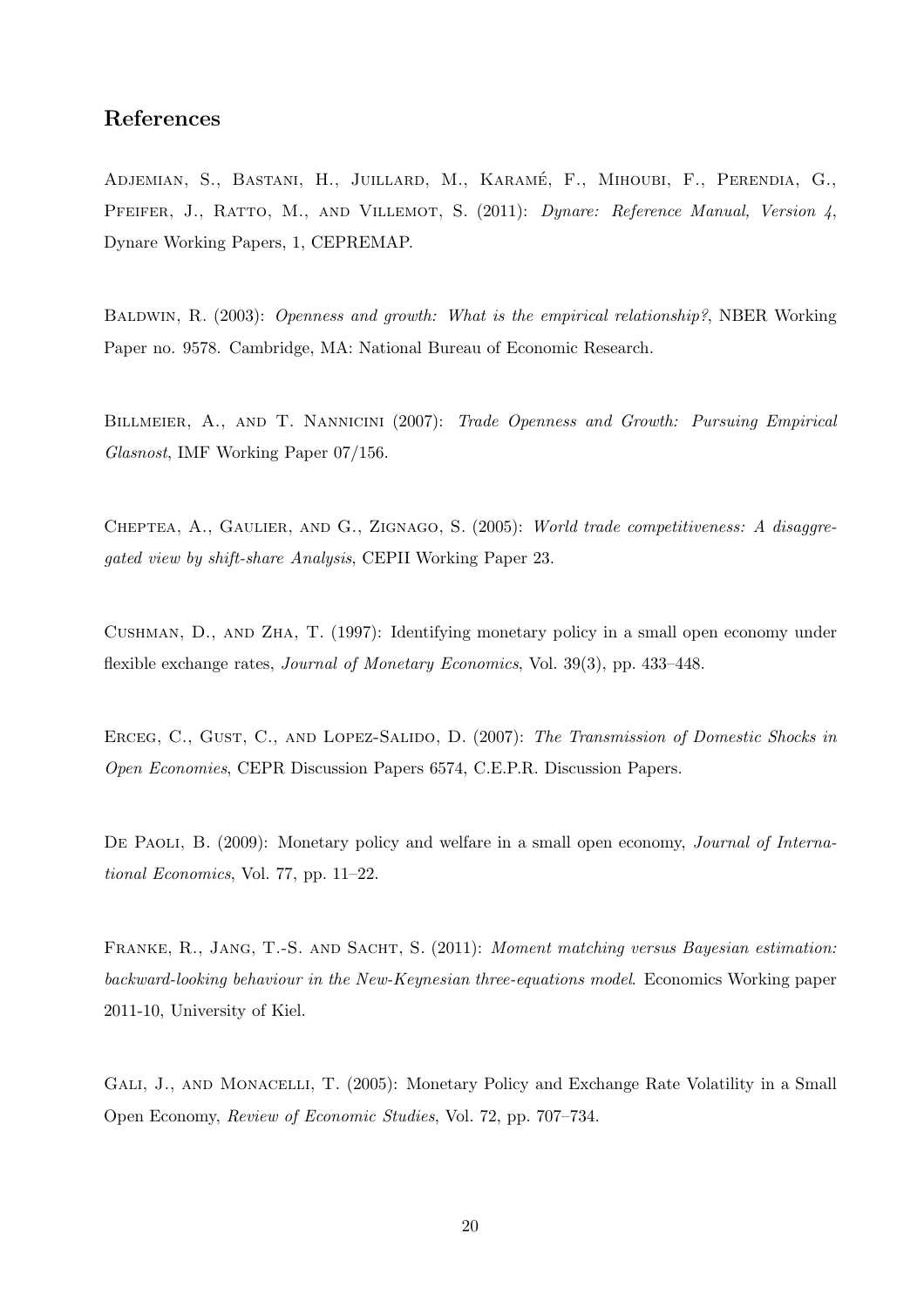GIORDANI, P. (2004): Evaluating New-Keynesian Models of a Small Open Economy, *Oxford Bulletin of Economics and Statistics*, Vol. 66, pp. 713–733.

Jacobson, T. (1999): *A VAR model for monetary policy analysis in a small open economy*, Riksbank, Sveriges.

JACOBSON, T., JANSSON, P., VREDIN, A., AND WARNE, A. (2001): Monetary policy analysis and inflation targeting in a small open economy: a VAR approach, *Journal of Applied Econometrics*, Vol. 16(4), pp. 487–520.

Jang, T.-S. (2012): Structural Estimation of the New-Keynesian Model: a Formal Test of Backward- and Forward-looking Behavior, in: N. Balke, F. Canova, F. Milani, and M. Wynne (ed.), DSGE Models in Macroeconomics: Estimation, Evaluation, and New Development, *Advances in Econometrics: Vol. 28*, Emerald Group Publishing Limited, pp. 421–467.

OKANO, O., EGUCHI, M., GUNJI, H., AND MIYAZAKI, T. (2012): Optimal monetary policy in an estimated local currency pricing model, in: N. Balke, F. Canova, F. Milani, and M. Wynne (ed.), DSGE Models in Macroeconomics: Estimation, Evaluation, and New Development, *Advances in Econometrics: Vol. 28*, Emerald Group Publishing Limited, pp. 39–79.

Ravenna, F., and Walsh, C. (2006): Optimal monetary policy with the cost channel, *Journal of Monetary Economics*, Vol. 53(2), pp. 199–216.

WOODFORD, M. (2003): *Interest and Prices: Foundations of a Theory of Monetary Policy*. Princeton, New Jersey: Princeton University Press.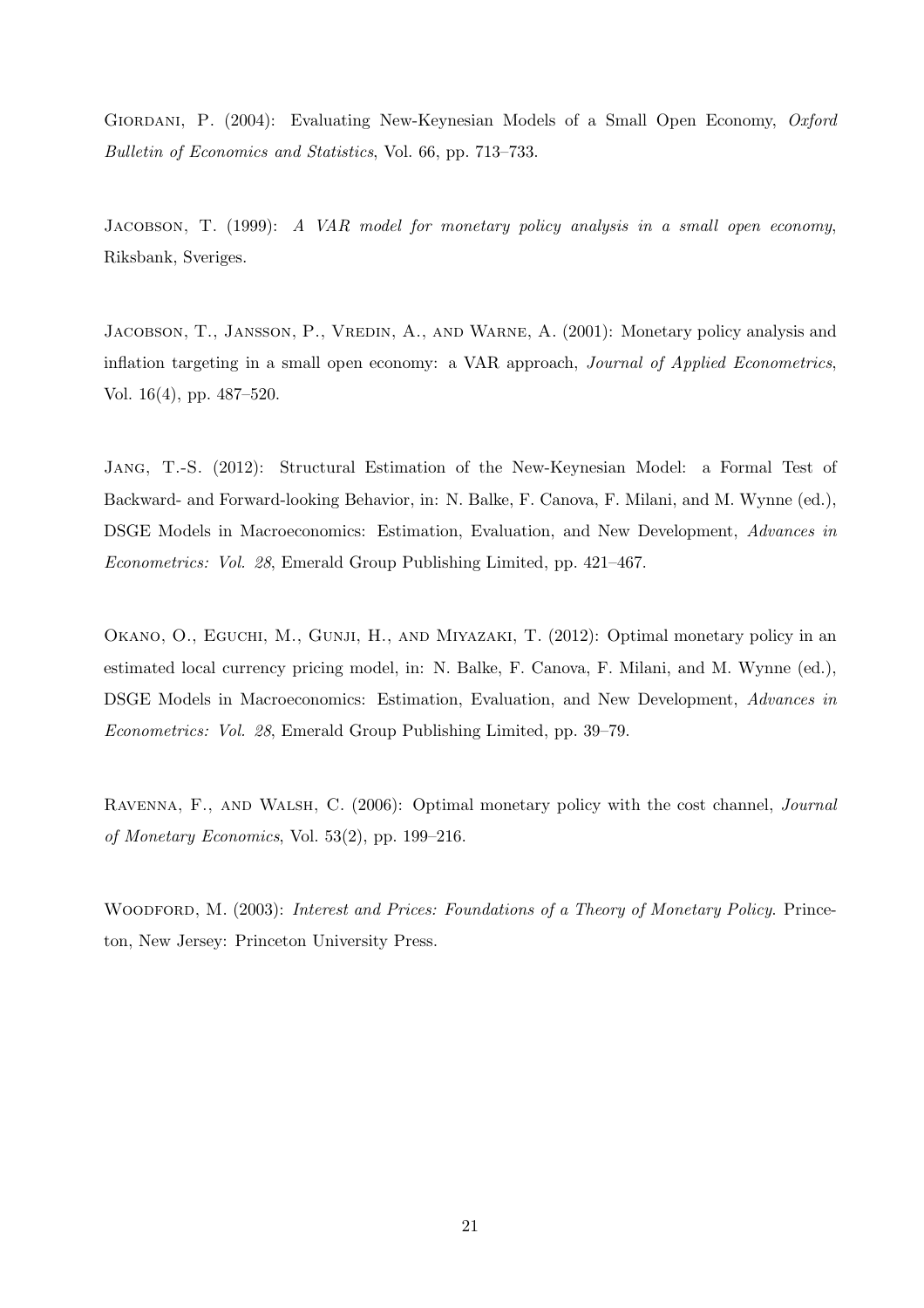## Appendices

## A The deterministic steady state

In this section, we report the trajectory of the state variables in the deterministic stationary equilibrium. In the steady state, PPI inflation is zero; that is,  $\Pi_{H,t} = \Pi_{F,t} = 1$ . Note that  $\Pi_{H,t} \equiv \frac{P_{H,t}}{P_{H,t}}$  $P_{H,t-1}$ and  $\Pi_{F,t} \equiv \frac{P_{F,t}}{P_{F,t}}$  $\frac{P_{F,t}}{P_{F,t-1}}$ ; a variable without a time subscript takes its nonstochastic steady-state value. <sup>4</sup> Because the steady state is not stochastic, we consider constant productivity growth over time; that is,  $A_H = A_N = A_F = A_N^* = 1$ .

In the steady state, the gross nominal interest rate is equal to the inverse of the subjective discount factor:

$$
R = R^* = \beta^{-1}.\tag{A.1}
$$

Further, the nominal exchange rate is constant in the steady state;  $\mathcal{E}_t = \mathcal{E}$ . The FONCs for firms can be rewritten as:

$$
MC_H = MC_F = \frac{\epsilon - 1}{\epsilon}.\tag{A.2}
$$

Because the marginal utility of consumption between two countries is identical, the total amount of consumption in the two countries is the same:

$$
C = C^*.\tag{A.3}
$$

Thus, the international risk-sharing condition reduces to:

$$
Q = 1,\tag{A.4}
$$

where we have assumed  $\vartheta = 1$  for simplicity. This implies that PPP holds in the steady state. In the steady state, the price level is the same in the two economies  $(P_H = P_F)$ . Hence, the terms of trade are constant; that is,  $S = 1$ .

The market-clearing conditions imply the following:

$$
Y = C = Y^* = C^*.
$$
\n(A.5)

<sup>4</sup>For example,  $\hat{X}_H = X_H = \hat{X}_F = 1$  in the steady state, when  $\hat{X}_{H,t} \equiv \frac{\hat{P}_{H,t}}{P_{H,t}}$  $\frac{\hat{P}_{H,t}}{P_{H,t}}$  and  $\hat{X}_{F,t} \equiv \frac{\hat{P}_{F,t}}{P_{F,t}}$  $\frac{F_{F,t}}{P_{F,t}}$ .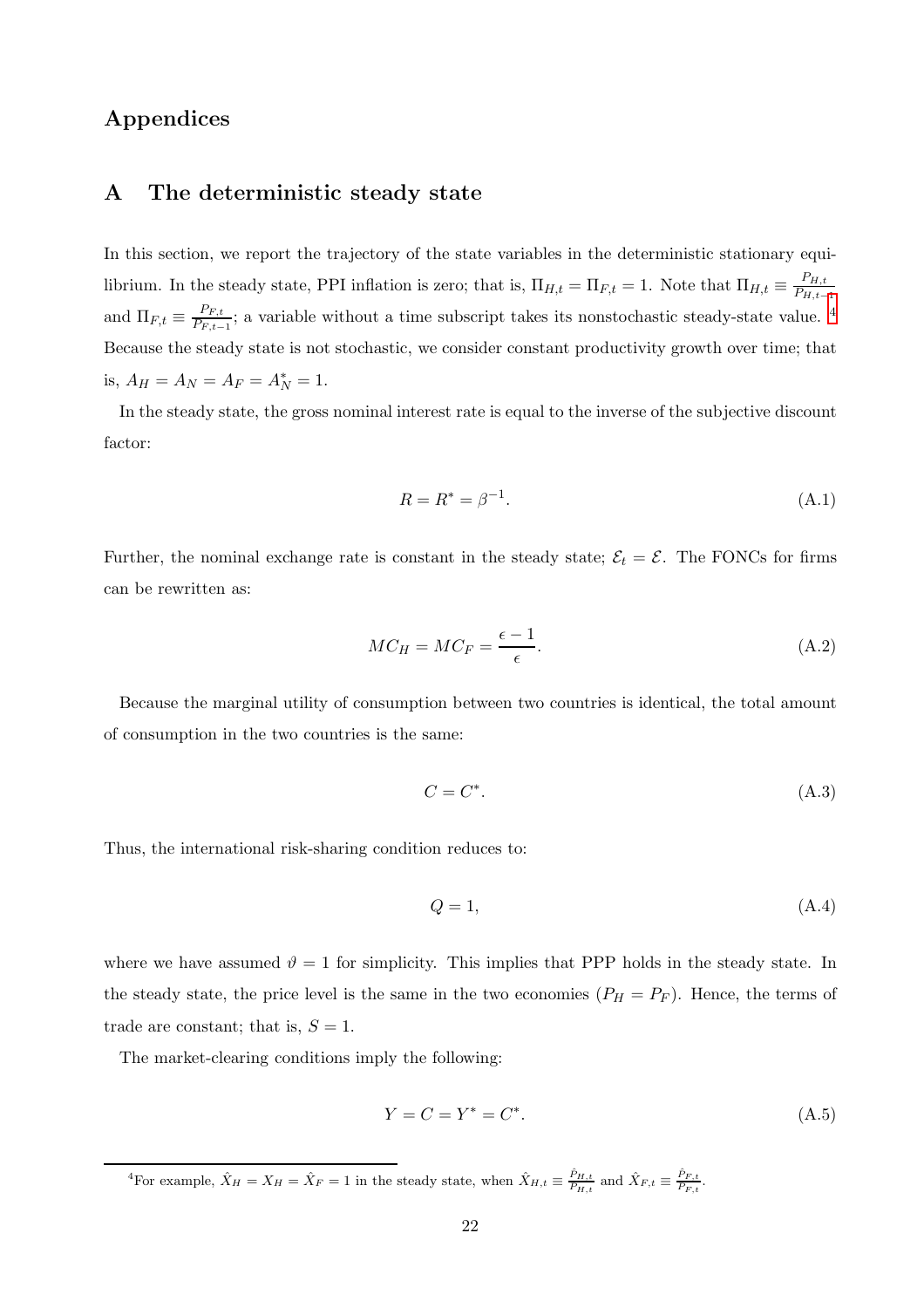# B Impulse response: transmission of a foreign productivity shock



## B.1 The case of no trade

Figure 4: Two economies that do not trade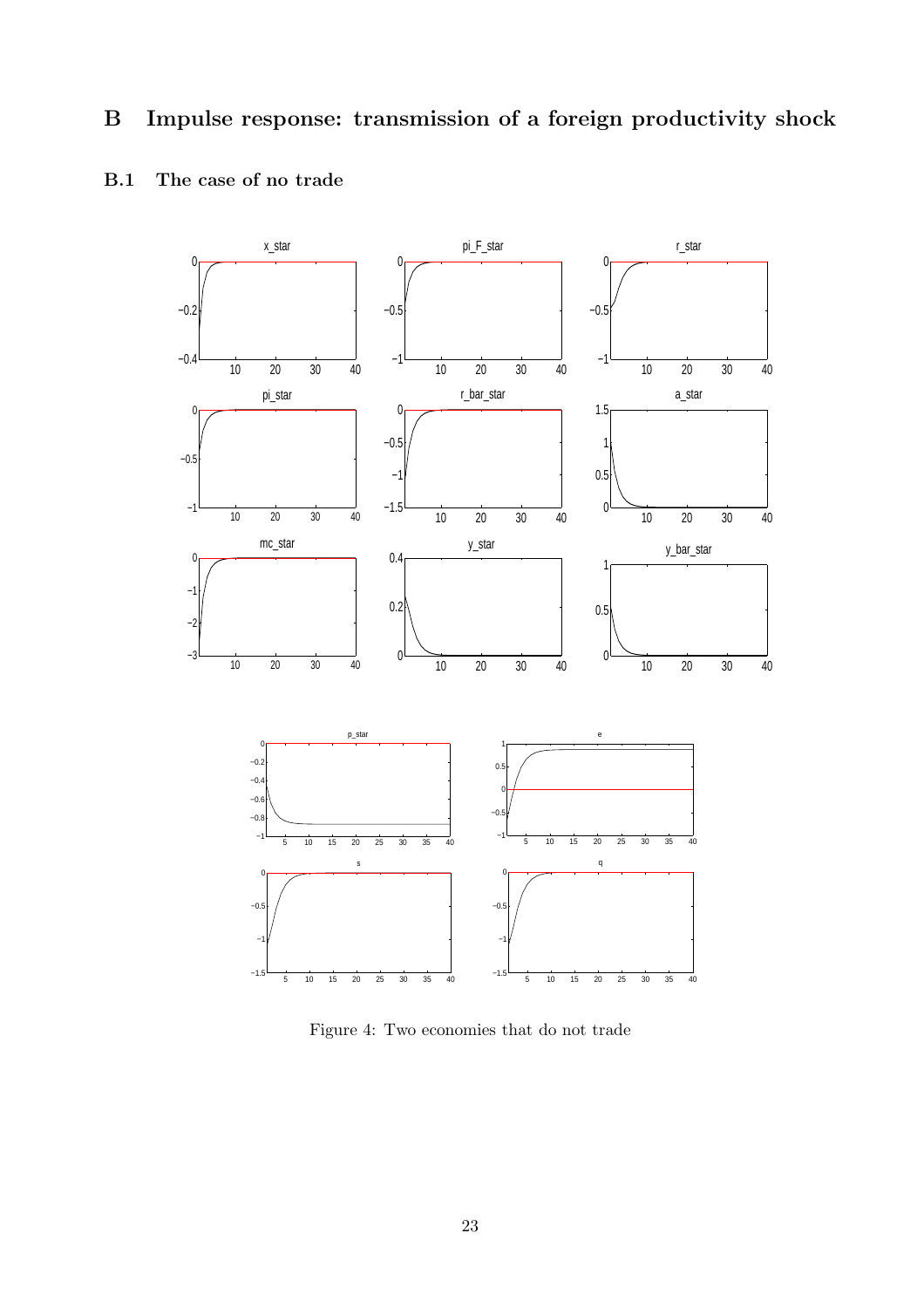B.2 The case of the open economy

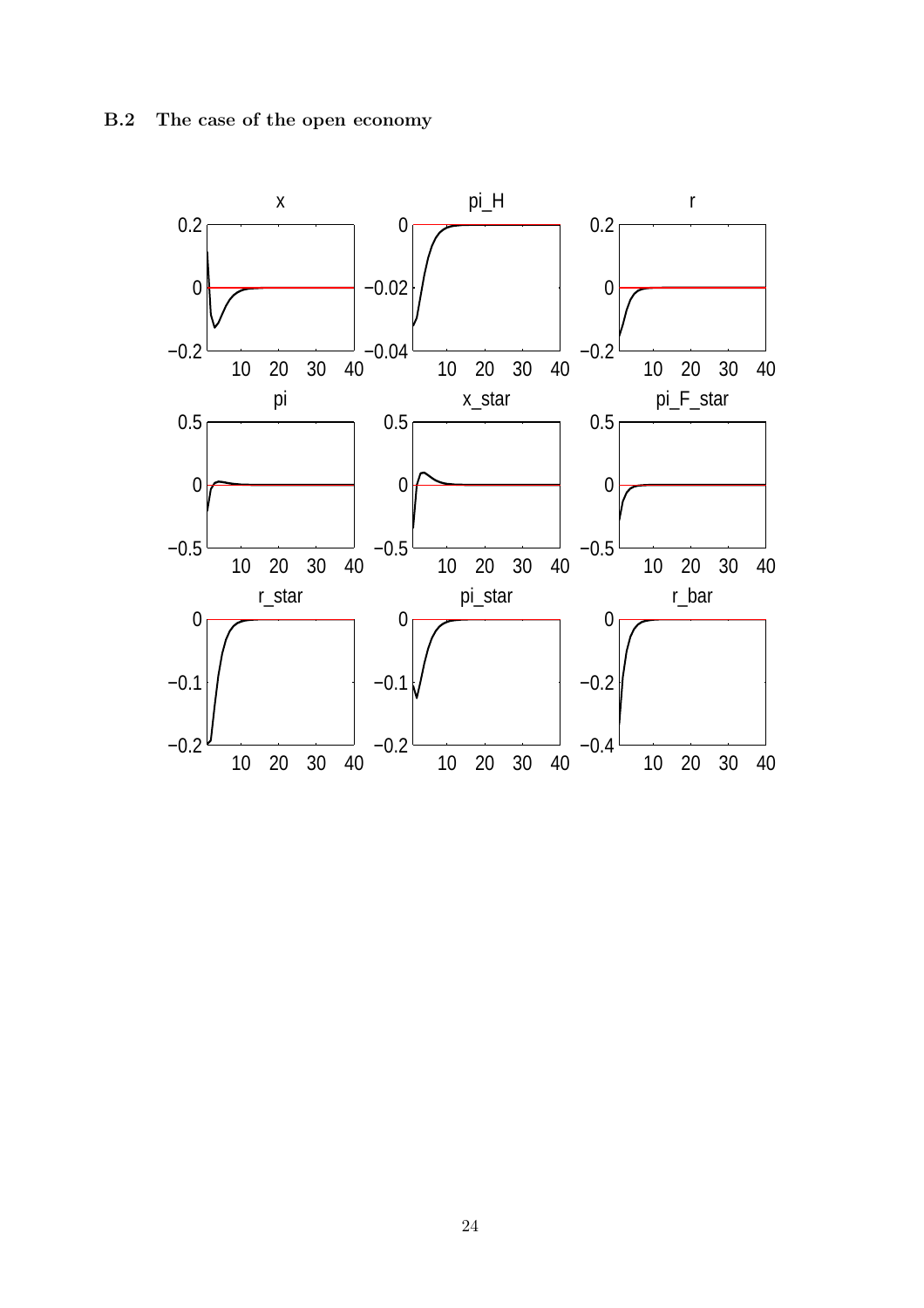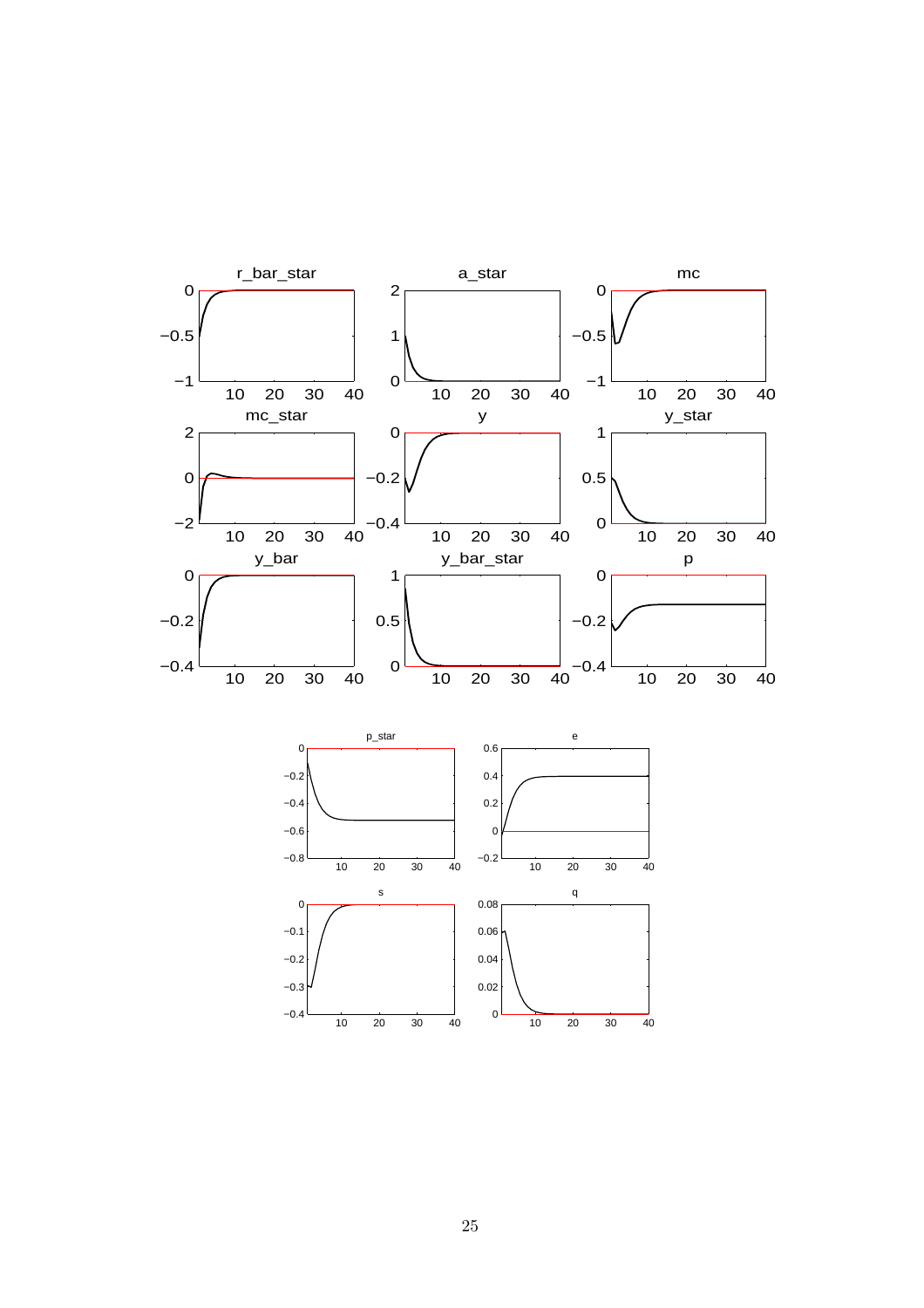## C The six equations for a two-country model in matrix form

The model developed in this paper is based on the following six equations:

$$
x_{t} = E_{t}(x_{t+1}) - \frac{1}{(\omega_{4} + 1 - \alpha\omega_{0})\sigma} \{r_{t} - E_{t}(\pi_{t+1})\} + \frac{\alpha\omega_{0}}{\omega_{4} + 1 - \alpha\omega_{0}} \{E_{t}(x_{t+1}^{*}) - x_{t}^{*}\};
$$
\n
$$
\pi_{t} = \beta E_{t}(\pi_{t+1}) - \frac{\beta\alpha\sigma}{\omega_{4} + 1} \{E_{t}(x_{t+1}) - E_{t}(x_{t+1}^{*})\} + \frac{\alpha\sigma(1 + \beta) + \kappa_{HS}}{\omega_{4} + 1} x_{t} - \frac{\sigma[\alpha(1 + \beta) - \kappa_{H}\omega_{2}]}{\omega_{4} + 1} x_{t}^{*}
$$
\n
$$
-\frac{\alpha\sigma}{\omega_{4} + 1} \{x_{t-1} - x_{t-1}^{*}\} + \kappa_{H}r_{t};
$$
\n
$$
r_{t} = \phi_{r}r_{t-1} + (1 - \phi_{r})(\phi_{\pi}\pi_{t} + \phi_{x}x_{t});
$$
\n
$$
x_{t}^{*} = E_{t}(x_{t+1}^{*}) - \frac{1}{(\omega_{4} + 1 - \alpha\omega_{0})\sigma} \{r_{t}^{*} - E_{t}(\pi_{t+1}^{*})\} + \frac{\alpha\omega_{0}}{\omega_{4} + 1 - \alpha\omega_{0}} \{E_{t}(x_{t+1}) - x_{t}\};
$$
\n
$$
\pi_{t}^{*} = \beta E_{t}(\pi_{t+1}^{*}) - \frac{\beta\alpha\sigma}{\omega_{4} + 1} \{E_{t}(x_{t+1}^{*}) - E_{t}(x_{t+1})\} + \frac{\alpha\sigma(1 + \beta) + \kappa_{FS}}{\omega_{4} + 1} x_{t}^{*} - \frac{\sigma[\alpha(1 + \beta) - \kappa_{F}\omega_{2}]}{\omega_{4} + 1} x_{t}
$$
\n
$$
-\frac{\alpha\sigma}{\omega_{4} + 1} \{x_{t-1}^{*} - x_{t-1}\} + \kappa_{F}r_{t}^{*};
$$
\n
$$
r_{t}^{*} = \phi_{r}^{*}r_{t-1}^{*} + (1 - \phi_{r}^{*})(\phi_{\
$$

where  $\omega_0 = 2(1 - \alpha)(\sigma \eta - 1)$ ,  $\omega_2 = 2\alpha(1 - \alpha)(\sigma \eta - 1)$  and  $\omega_4 = 4\alpha(1 - \alpha)(\sigma \eta - 1)$ .  $\varsigma$ ,  $\kappa_H$ , and  $\kappa_F$  are defined as  $(\omega_2 + 1)\sigma + (\omega_4 + 1)\varphi$ ,  $\frac{(1-\theta_H)(1-\theta_H\beta)}{\theta_H}$  $\frac{(\mu - \theta_H \beta)}{\theta_H}$ , and  $\frac{(1 - \theta_F)(1 - \theta_F \beta)}{\theta_F}$ , respectively.

We denote by  $y_t$  the state vector of  $[x_t \pi_t r_t x_t^* r_t^*]'$ . Then, the structural model of a symmetric open economy can be rewritten in canonical form:

$$
A\mathbf{E}_t y_{t+1} + By_t + Cy_{t-1} = 0, \tag{C.6}
$$

where:

$$
A = \begin{bmatrix} 1 & \frac{1}{(\omega_4 + 1 - \alpha \omega_0)\sigma} & 0 & \frac{\alpha \omega_0}{(\omega_4 + 1 - \alpha \omega_0)} & 0 & 0 \\ -\frac{\beta \alpha \sigma}{\omega_4 + 1} & \beta & 0 & \frac{\beta \alpha \sigma}{\omega_4 + 1} & 0 & 0 \\ 0 & 0 & 0 & 0 & 0 & 0 \\ \frac{\alpha \omega_0}{(\omega_4 + 1 - \alpha \omega_0)} & 0 & 0 & 1 & \frac{1}{(\omega_4 + 1 - \alpha \omega_0)\sigma} & 0 \\ \frac{\beta \alpha \sigma}{\omega_4 + 1} & 0 & 0 & -\frac{\beta \alpha \sigma}{\omega_4 + 1} & \beta & 0 \\ 0 & 0 & 0 & 0 & 0 & 0 & 0 \end{bmatrix},
$$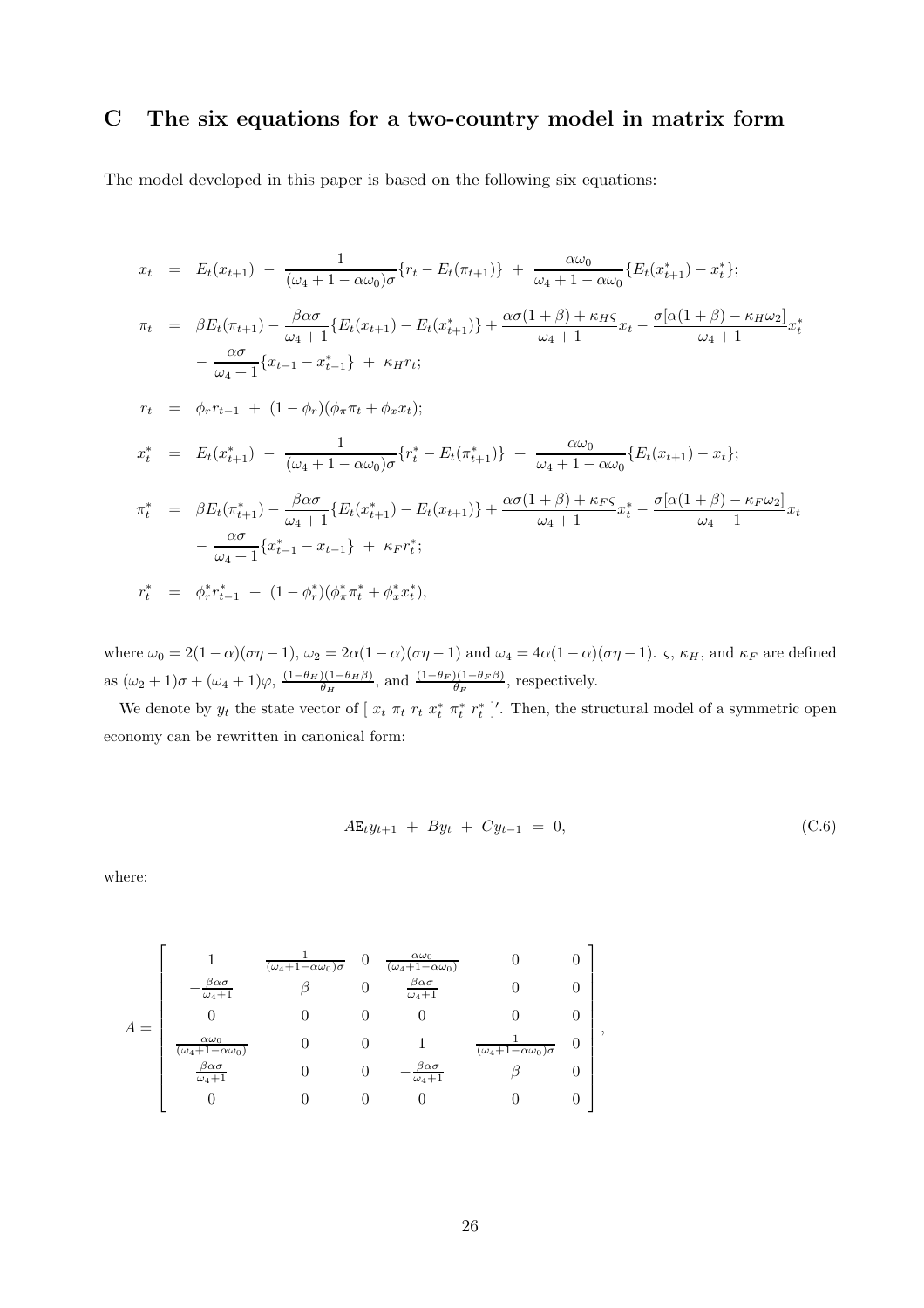$$
B = \begin{bmatrix}\n-1 & 0 & -\frac{1}{(\omega_4 + 1 - \alpha \omega_0)} & -\frac{\alpha \omega_0}{(\omega_4 + 1 - \alpha \omega_0)} & 0 & 0 \\
\frac{\beta \alpha \sigma}{\omega_4 + 1} & -1 & \kappa_H & \frac{\sigma[\alpha(1 + \beta) - \kappa_H \omega_2]}{\omega_4 + 1} & 0 & 0 \\
(1 - \phi_r)\phi_x & (1 - \phi_r)\phi_\pi & -1 & 0 & 0 & 0 \\
-\frac{\alpha \omega_0}{(\omega_4 + 1 - \alpha \omega_0)} & 0 & 0 & -1 & 0 & -\frac{1}{(\omega_4 + 1 - \alpha \omega_0)\sigma} \\
-\frac{\sigma[\alpha(1 + \beta) - \kappa_F \omega_2]}{\omega_4 + 1} & 0 & 0 & \frac{\alpha \sigma(1 + \beta) + \kappa_F \varsigma}{\omega_4 + 1} & -1 & \kappa_F \\
0 & 0 & 0 & (1 - \phi_r^*)\phi_x^* & (1 - \phi_r^*)\phi_\pi^* & -1\n\end{bmatrix},
$$

|  |                                           |          | 0           |                                           |   |        |  |
|--|-------------------------------------------|----------|-------------|-------------------------------------------|---|--------|--|
|  | $\alpha\sigma$<br>$\overline{\omega_4+1}$ |          |             | $\alpha\sigma$<br>$\omega_4+\overline{1}$ |   |        |  |
|  |                                           | 0        | $\varphi_r$ |                                           |   |        |  |
|  |                                           | $\theta$ | 0           |                                           | O | O      |  |
|  | $\alpha\sigma$<br>$\overline{\omega_4+1}$ |          | 0           | $\alpha\sigma$<br>$\overline{\omega_4+1}$ |   |        |  |
|  |                                           |          | 0           | U                                         |   | $\ast$ |  |

The method of undetermined coefficients and iterative methods can be used to solve the system of equations. This solution indicates the equilibrium values of the observable variables in the system.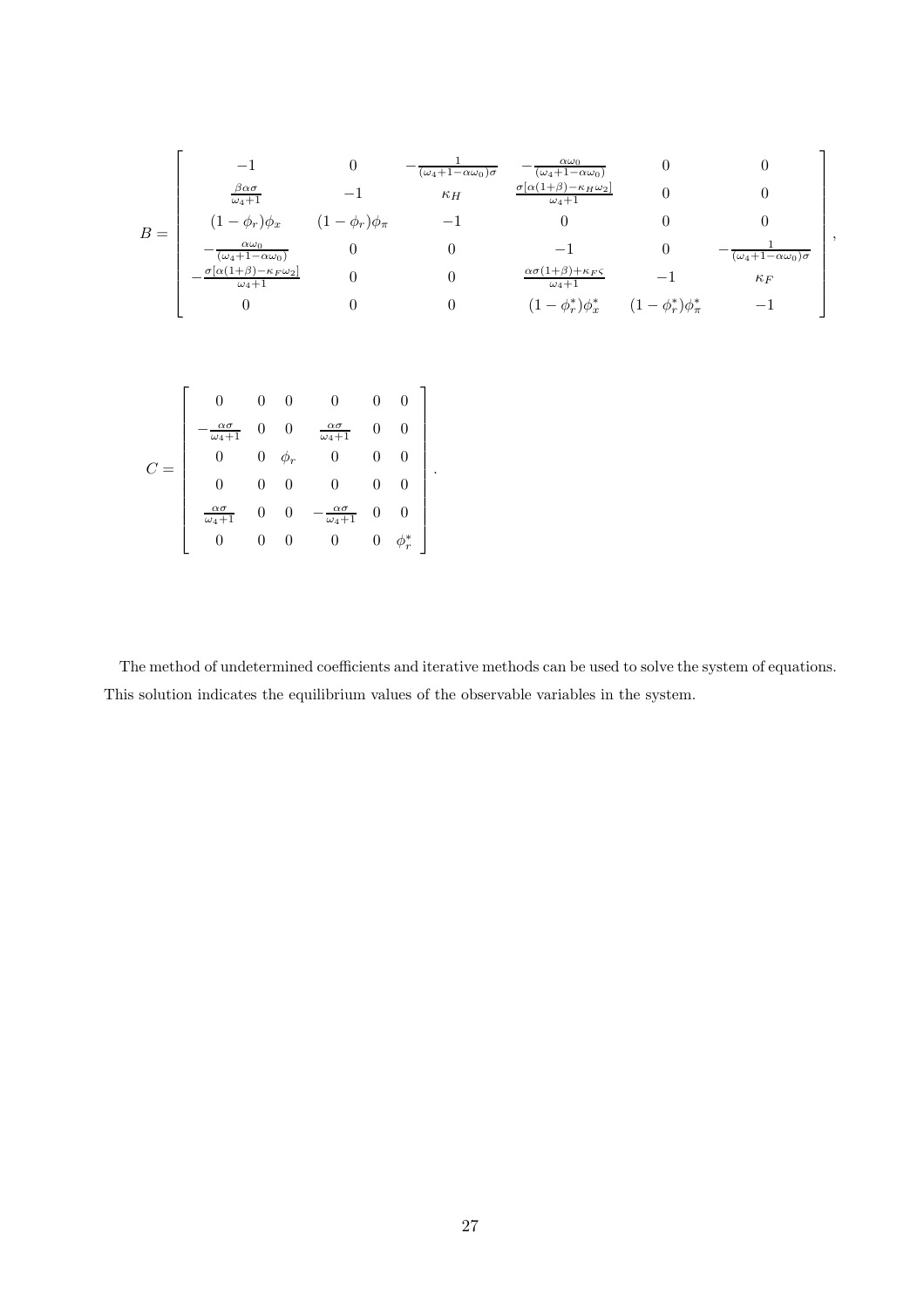## D Dynare code

The following Dynare mod file was used to generate the dynamics of the macroeconomic variables in our two-country New Keynesian model; see Adjemian et al. (2011).

var x pi H r pi x star pi F star r star pi star r bar r bar star a a star mc mc star y y star y bar y bar star p p star e s q;

varexo m m star xi xi star;

parameters sigma eta beta theta\_H theta\_F alpha varphi kappa\_H kappa\_F omega\_2 omega\_4 psi varsigma d elta sigma\_omega oomega\_2 rho rho\_star phi\_pi phi\_pi\_star phi\_x phi\_x\_star varrho varrho\_star;

```
sigma = 4.5;
eta = 2.5;
beta = 0.99;theta H = 0.9;
theta \mathbf{F} = 0.75;
alpha = 0.6;
kappa H = (1-theta H<sup>*</sup>(1-theta H<sup>*</sup>beta)/theta H;
kappa F = (1-theta F^*(1-theta F^*beta)/theta F;
varphi = 3;
omega 2 = alpha*2*(1-\alpha)pha)*(sigma*eta-1);omega4 = \text{alpha*4*(1-alpha)*}(\text{sigma*eta-1});psi = (omega_4+1)*(1+varphi);varsigma = (omega 2+1)*sigma+(omega 4+1)*varphi;
delta = sigma^2*(2^* \text{omega.} 2+1)+2^* \text{sigma}^* \text{varphi}f (omega2+1)*(omega4+1)+(\text{omega.} 4+1)^2*varphi<sup>2</sup>;
sigma_omega = (\text{omega}_2+1)*sigma/(\text{omega}_4+1);oomega 2 = \text{alpha*sigma*(1+varphi)*}(\text{varsigma+omega2*sigma})/\text{delta};rho star = 0.55;
phi_pi = 1.5;
phi pi star = 1.5;
phix = 0.5;
phi\overline{\mathbf{x}}_star = 0.5;
varrho = 0.4;
varrho star = 0.4;
model (linear);
```

```
x = x(+1)-(omega_4+1)/((omega_2+1)*sigma)*r+(omega_4+1)/((omega_2+1)*sigma)*pi_H(+1)+omega_2/
(\text{omega}_2+1)^*x\text{-}star(+1)-omega2/(\text{omega}_2+1)^*x\text{-}star+(\text{omega}_2-4+1)/((\text{omega}_2+1)^*sigma)^*r bar;
```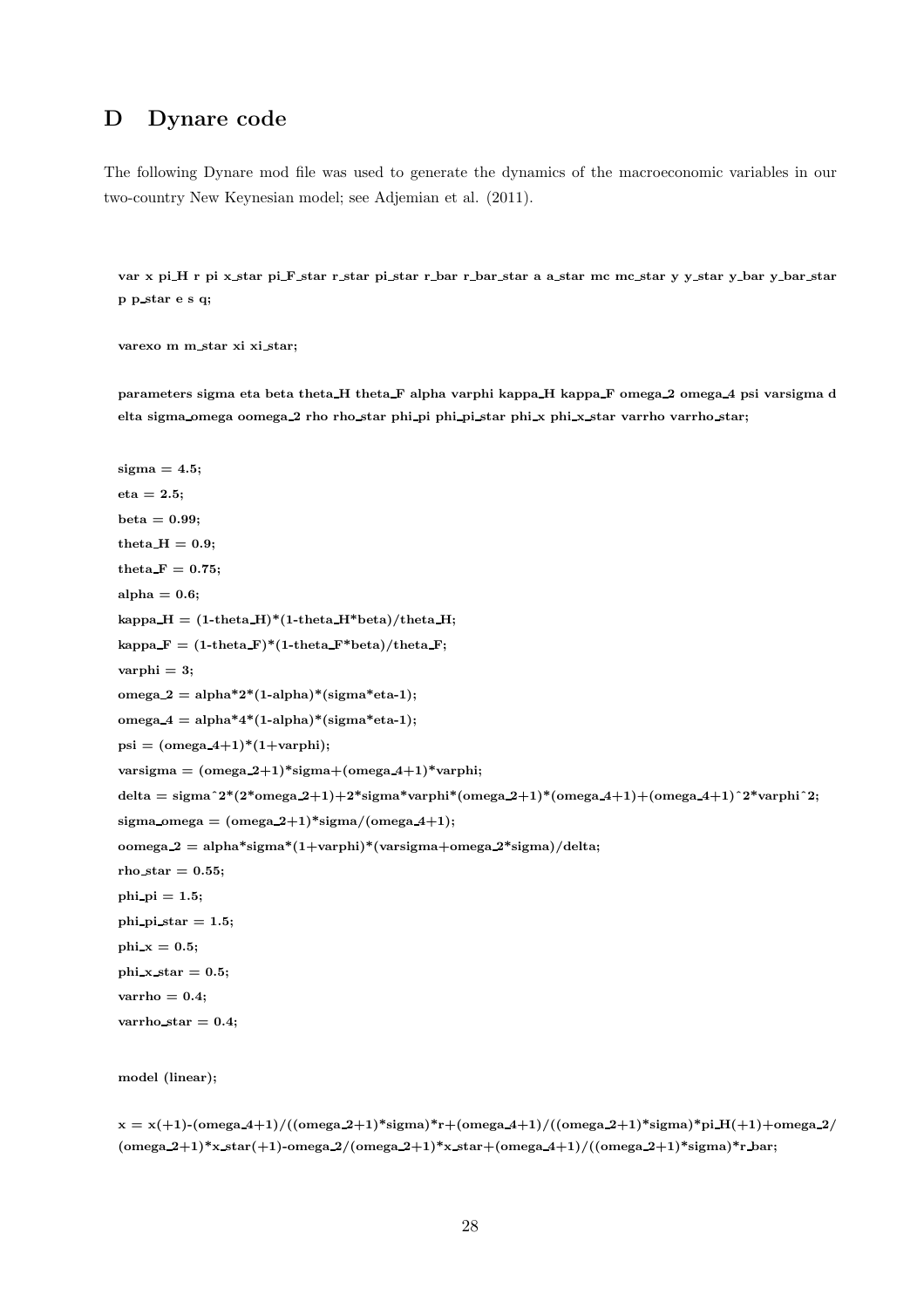$pi-H = beta * pi.H(+1)+kappa-H*varsigma/(omega-4+1)*x+kappa-H*omega-2*sigma/(omega-4+1)*x-kmin$ +kappa H\*r;

 $x_3$  star =  $x_3$  star(+1)-(omega\_4+1)/((omega\_2+1)\*sigma)\*r\_star+(omega\_4+1)/((omega\_2+1)\*sigma)\*pi\_F\_s  $\text{tar}(+1) + \text{omega} 2/(\text{omega} 2+1) * x(+1) - \text{omega} 2/(\text{omega} 2+1) * x + (\text{omega} 4+1)/((\text{omega} 2+1) * \text{sigma} 2+1) * x + (\text{omega} 2+1) * x$ star;

pi F\_star = beta\*pi\_star(+1)+kappa\_F\*varsigma/(omega\_4+1)\*x\_star+kappa\_F\*omega\_2\*sigma/(omega\_4  $+1$ <sup>\*</sup>x+kappa F<sup>\*</sup>r star;

 $r = \varphi(r-1) + (1-\varphi)(\varphi)$  r = varrho<sup>\*</sup>r(-1) + (1-varrho)\*phi x<sup>\*</sup>x + m;

r star = varrho star\*r star(-1)+(1-varrho star)\*phi pi star\*pi star+(1-varrho star)\*phi x star\*x star+m st ar;

r\_bar = -sigma\*(1-rho)\*psi\*((omega\_2+1)\*varsigma-omega\_2^2\*sigma)/((omega\_4+1)\*delta)\*a-sigma\*(1-rh o)\*omega $2$ \*psi\*(varsigma-sigma\*(omega $2+1$ ))/((omega $4+1$ )\*delta)\*a\_star;

r\_bar\_star = -sigma\*(1-rho)\*psi\*((omega\_2+1)\*varsigma-omega\_2^2\*sigma)/((omega\_4+1)\*delta)\*a\_star-sig ma\*(1-rho)\*omega 2\*psi\*(varsigma-sigma\*(omega 2+1))/((omega 4+1)\*delta)\*a;

 $pi = pi.H+alpha*sigma/(omega_4+1)*x-alpha*sigma/(omega_4+1)*x(-1)-alpha*sigma/(omega_4+1)*x_$  $+alpha*signa/(omega+41)*x.star(-1)+oomega.2*a-oomega.2*a(-1)-oomega.2*a.star+oomega.2*a.star(-1);$ 

pi\_star = pi\_F\_star+alpha\*sigma/(omega\_4+1)\*x\_star-alpha\*sigma/(omega\_4+1)\*x\_star(-1)-alpha\*sigma/(o mega 4+1)\*x+alpha\*sigma/(omega 4+1)\*x(-1)+oomega 2\*a star-oomega 2\*a star(-1)-oomega 2\*a+oomega  $-2^*a(-1);$ 

mc = varsigma/(omega\_4+1)\*x + omega\_2\*sigma/(omega\_4+1)\*x\_star + r;

 $mc\_star = varsigma/(omega4+1)*x\_star +omega2*signa/(omega4+1)*x + r\_star;$ 

y bar = varsigma\*psi/delta\*a - omega  $2*$ sigma\*psi/delta\*a star;

y bar star = varsigma\*psi/delta\*a star - omega 2\*sigma\*psi/delta\*a;

 $y = x + y$  bar;

 $y_{\text{star}} = x_{\text{star}} + y_{\text{star}}$ 

```
p = pi + p(-1);
```
 $p_{\text{star}} = pi_{\text{star}} + p_{\text{star}}(-1);$ 

 $s = \text{sigma/(omega-4+1)*y - sigma/(omega-4+1)*y star};$